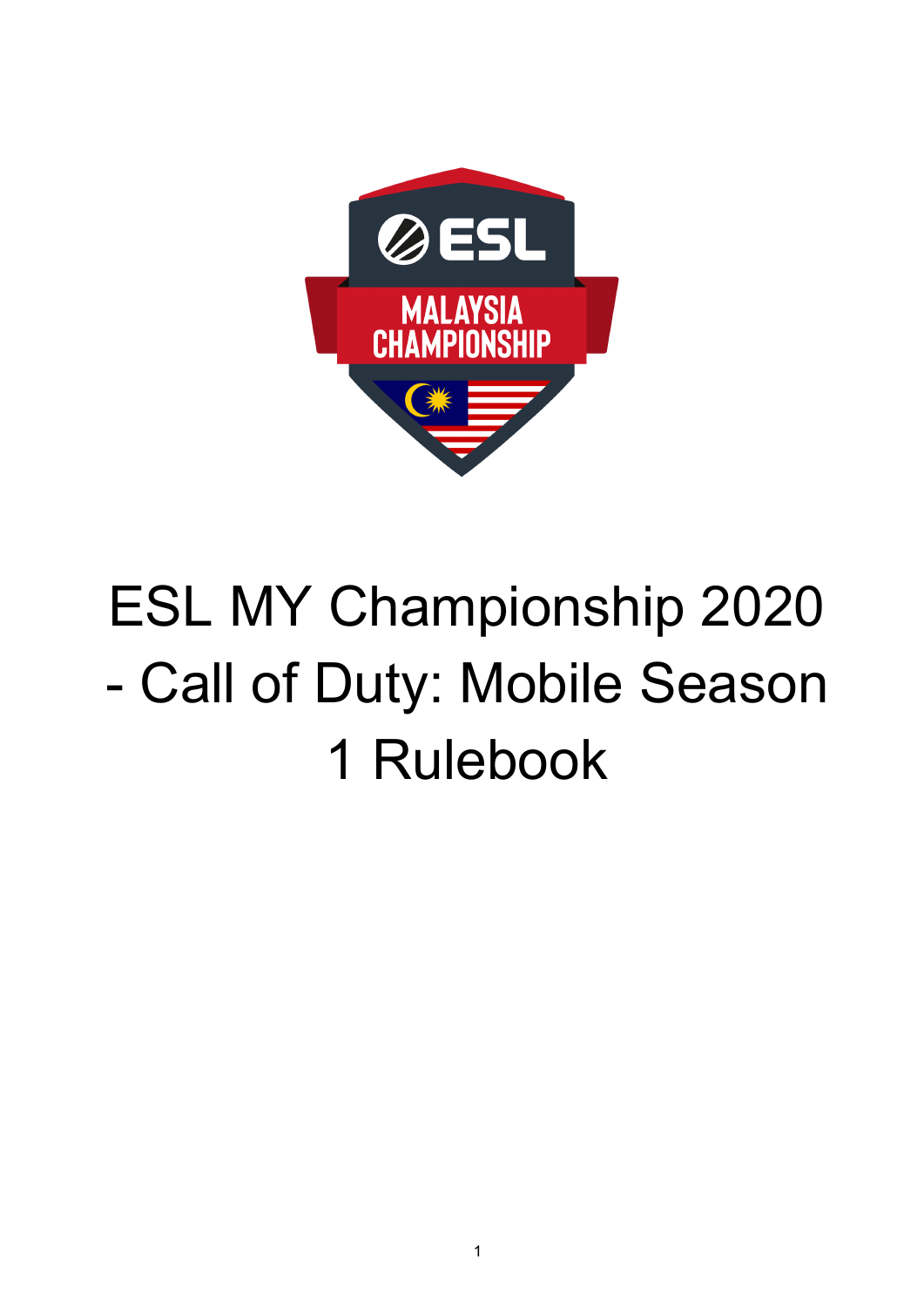# Table of Contents

| Range of Validity<br>5<br>1.1<br>1.2<br>5<br>Participants<br>5<br>1.3<br>Time Zone<br>5<br>League Officials<br>1.4<br>1.5<br><b>Penalty Points</b><br>6<br>1.5.1 Definitions and Scope of Penalty Points<br>6<br>1.5.1.1<br><b>Minor Penalty Points</b><br>6<br>1.5.1.2<br><b>Major Penalty Points</b><br>6<br>1.5.1.3 Assigned Penalty Points<br>6<br>1.5.1.4<br>League Bans and Penalties Outside The ESL Championship<br>6<br>2 General<br>7<br>7<br>2.1<br><b>Rule Changes</b><br>2.2<br>Validity of the Rules<br>7<br>2.3<br>Confidentiality<br>7<br><b>ESIC</b><br>2.4<br>7<br>2.4.1 Code of Conduct<br>7<br>2.4.2 Prohibited Substances and Methods<br>8<br>8<br>2.4.2.1<br>Doping<br>8<br>2.4.2.1.1 Refusing to be tested<br>2.4.2.1.2 List of Prohibited Substances and Methods<br>8<br>2.4.2.1.3 Prescribed medication<br>8<br>2.4.2.1.4 Categories of Doping<br>8<br>8<br>2.4.2.2 Alcohol or other psychoactive drugs<br>2.5<br><b>Publisher or ESIC Bans</b><br>9<br>9<br>2.6<br><b>Additional Agreements</b><br>2.7<br>Match Broadcasting<br>9<br>9<br>2.7.1 Rights<br>2.7.1.1 Waiving These Rights<br>9<br>2.7.2 Teams Responsibility<br>9<br>2.8<br>Communication<br>9<br>9<br>2.8.1 Email, WhatsApp and Discord<br>2.9<br>Conditions of Participation in the League<br>10<br>2.9.1 Age Restriction<br>10<br>2.9.2 Home Country/Region<br>10<br>2.9.3 Residence/Nationality and Number of Players in a Team<br>10<br>2.9.4 Nicknames<br>10<br>2.9.5 Game Accounts<br>10<br>2.9.6 Team Names<br>10<br>2.9.7 Changes on the Team Accounts<br>10<br>2.10 Licences in the League<br>11 |  | Definitions<br>1. | 5  |  |  |  |
|---------------------------------------------------------------------------------------------------------------------------------------------------------------------------------------------------------------------------------------------------------------------------------------------------------------------------------------------------------------------------------------------------------------------------------------------------------------------------------------------------------------------------------------------------------------------------------------------------------------------------------------------------------------------------------------------------------------------------------------------------------------------------------------------------------------------------------------------------------------------------------------------------------------------------------------------------------------------------------------------------------------------------------------------------------------------------------------------------------------------------------------------------------------------------------------------------------------------------------------------------------------------------------------------------------------------------------------------------------------------------------------------------------------------------------------------------------------------------------------------------------------------------------------------------------------------------------------------------|--|-------------------|----|--|--|--|
|                                                                                                                                                                                                                                                                                                                                                                                                                                                                                                                                                                                                                                                                                                                                                                                                                                                                                                                                                                                                                                                                                                                                                                                                                                                                                                                                                                                                                                                                                                                                                                                                   |  |                   |    |  |  |  |
|                                                                                                                                                                                                                                                                                                                                                                                                                                                                                                                                                                                                                                                                                                                                                                                                                                                                                                                                                                                                                                                                                                                                                                                                                                                                                                                                                                                                                                                                                                                                                                                                   |  |                   |    |  |  |  |
|                                                                                                                                                                                                                                                                                                                                                                                                                                                                                                                                                                                                                                                                                                                                                                                                                                                                                                                                                                                                                                                                                                                                                                                                                                                                                                                                                                                                                                                                                                                                                                                                   |  |                   |    |  |  |  |
|                                                                                                                                                                                                                                                                                                                                                                                                                                                                                                                                                                                                                                                                                                                                                                                                                                                                                                                                                                                                                                                                                                                                                                                                                                                                                                                                                                                                                                                                                                                                                                                                   |  |                   |    |  |  |  |
|                                                                                                                                                                                                                                                                                                                                                                                                                                                                                                                                                                                                                                                                                                                                                                                                                                                                                                                                                                                                                                                                                                                                                                                                                                                                                                                                                                                                                                                                                                                                                                                                   |  |                   |    |  |  |  |
|                                                                                                                                                                                                                                                                                                                                                                                                                                                                                                                                                                                                                                                                                                                                                                                                                                                                                                                                                                                                                                                                                                                                                                                                                                                                                                                                                                                                                                                                                                                                                                                                   |  |                   |    |  |  |  |
|                                                                                                                                                                                                                                                                                                                                                                                                                                                                                                                                                                                                                                                                                                                                                                                                                                                                                                                                                                                                                                                                                                                                                                                                                                                                                                                                                                                                                                                                                                                                                                                                   |  |                   |    |  |  |  |
|                                                                                                                                                                                                                                                                                                                                                                                                                                                                                                                                                                                                                                                                                                                                                                                                                                                                                                                                                                                                                                                                                                                                                                                                                                                                                                                                                                                                                                                                                                                                                                                                   |  |                   |    |  |  |  |
|                                                                                                                                                                                                                                                                                                                                                                                                                                                                                                                                                                                                                                                                                                                                                                                                                                                                                                                                                                                                                                                                                                                                                                                                                                                                                                                                                                                                                                                                                                                                                                                                   |  |                   |    |  |  |  |
|                                                                                                                                                                                                                                                                                                                                                                                                                                                                                                                                                                                                                                                                                                                                                                                                                                                                                                                                                                                                                                                                                                                                                                                                                                                                                                                                                                                                                                                                                                                                                                                                   |  |                   |    |  |  |  |
|                                                                                                                                                                                                                                                                                                                                                                                                                                                                                                                                                                                                                                                                                                                                                                                                                                                                                                                                                                                                                                                                                                                                                                                                                                                                                                                                                                                                                                                                                                                                                                                                   |  |                   |    |  |  |  |
|                                                                                                                                                                                                                                                                                                                                                                                                                                                                                                                                                                                                                                                                                                                                                                                                                                                                                                                                                                                                                                                                                                                                                                                                                                                                                                                                                                                                                                                                                                                                                                                                   |  |                   |    |  |  |  |
|                                                                                                                                                                                                                                                                                                                                                                                                                                                                                                                                                                                                                                                                                                                                                                                                                                                                                                                                                                                                                                                                                                                                                                                                                                                                                                                                                                                                                                                                                                                                                                                                   |  |                   |    |  |  |  |
|                                                                                                                                                                                                                                                                                                                                                                                                                                                                                                                                                                                                                                                                                                                                                                                                                                                                                                                                                                                                                                                                                                                                                                                                                                                                                                                                                                                                                                                                                                                                                                                                   |  |                   |    |  |  |  |
|                                                                                                                                                                                                                                                                                                                                                                                                                                                                                                                                                                                                                                                                                                                                                                                                                                                                                                                                                                                                                                                                                                                                                                                                                                                                                                                                                                                                                                                                                                                                                                                                   |  |                   |    |  |  |  |
|                                                                                                                                                                                                                                                                                                                                                                                                                                                                                                                                                                                                                                                                                                                                                                                                                                                                                                                                                                                                                                                                                                                                                                                                                                                                                                                                                                                                                                                                                                                                                                                                   |  |                   |    |  |  |  |
|                                                                                                                                                                                                                                                                                                                                                                                                                                                                                                                                                                                                                                                                                                                                                                                                                                                                                                                                                                                                                                                                                                                                                                                                                                                                                                                                                                                                                                                                                                                                                                                                   |  |                   |    |  |  |  |
|                                                                                                                                                                                                                                                                                                                                                                                                                                                                                                                                                                                                                                                                                                                                                                                                                                                                                                                                                                                                                                                                                                                                                                                                                                                                                                                                                                                                                                                                                                                                                                                                   |  |                   |    |  |  |  |
|                                                                                                                                                                                                                                                                                                                                                                                                                                                                                                                                                                                                                                                                                                                                                                                                                                                                                                                                                                                                                                                                                                                                                                                                                                                                                                                                                                                                                                                                                                                                                                                                   |  |                   |    |  |  |  |
|                                                                                                                                                                                                                                                                                                                                                                                                                                                                                                                                                                                                                                                                                                                                                                                                                                                                                                                                                                                                                                                                                                                                                                                                                                                                                                                                                                                                                                                                                                                                                                                                   |  |                   |    |  |  |  |
|                                                                                                                                                                                                                                                                                                                                                                                                                                                                                                                                                                                                                                                                                                                                                                                                                                                                                                                                                                                                                                                                                                                                                                                                                                                                                                                                                                                                                                                                                                                                                                                                   |  |                   |    |  |  |  |
|                                                                                                                                                                                                                                                                                                                                                                                                                                                                                                                                                                                                                                                                                                                                                                                                                                                                                                                                                                                                                                                                                                                                                                                                                                                                                                                                                                                                                                                                                                                                                                                                   |  |                   |    |  |  |  |
|                                                                                                                                                                                                                                                                                                                                                                                                                                                                                                                                                                                                                                                                                                                                                                                                                                                                                                                                                                                                                                                                                                                                                                                                                                                                                                                                                                                                                                                                                                                                                                                                   |  |                   |    |  |  |  |
|                                                                                                                                                                                                                                                                                                                                                                                                                                                                                                                                                                                                                                                                                                                                                                                                                                                                                                                                                                                                                                                                                                                                                                                                                                                                                                                                                                                                                                                                                                                                                                                                   |  |                   |    |  |  |  |
|                                                                                                                                                                                                                                                                                                                                                                                                                                                                                                                                                                                                                                                                                                                                                                                                                                                                                                                                                                                                                                                                                                                                                                                                                                                                                                                                                                                                                                                                                                                                                                                                   |  |                   |    |  |  |  |
|                                                                                                                                                                                                                                                                                                                                                                                                                                                                                                                                                                                                                                                                                                                                                                                                                                                                                                                                                                                                                                                                                                                                                                                                                                                                                                                                                                                                                                                                                                                                                                                                   |  |                   |    |  |  |  |
|                                                                                                                                                                                                                                                                                                                                                                                                                                                                                                                                                                                                                                                                                                                                                                                                                                                                                                                                                                                                                                                                                                                                                                                                                                                                                                                                                                                                                                                                                                                                                                                                   |  |                   |    |  |  |  |
|                                                                                                                                                                                                                                                                                                                                                                                                                                                                                                                                                                                                                                                                                                                                                                                                                                                                                                                                                                                                                                                                                                                                                                                                                                                                                                                                                                                                                                                                                                                                                                                                   |  |                   |    |  |  |  |
|                                                                                                                                                                                                                                                                                                                                                                                                                                                                                                                                                                                                                                                                                                                                                                                                                                                                                                                                                                                                                                                                                                                                                                                                                                                                                                                                                                                                                                                                                                                                                                                                   |  |                   |    |  |  |  |
|                                                                                                                                                                                                                                                                                                                                                                                                                                                                                                                                                                                                                                                                                                                                                                                                                                                                                                                                                                                                                                                                                                                                                                                                                                                                                                                                                                                                                                                                                                                                                                                                   |  |                   |    |  |  |  |
|                                                                                                                                                                                                                                                                                                                                                                                                                                                                                                                                                                                                                                                                                                                                                                                                                                                                                                                                                                                                                                                                                                                                                                                                                                                                                                                                                                                                                                                                                                                                                                                                   |  |                   |    |  |  |  |
|                                                                                                                                                                                                                                                                                                                                                                                                                                                                                                                                                                                                                                                                                                                                                                                                                                                                                                                                                                                                                                                                                                                                                                                                                                                                                                                                                                                                                                                                                                                                                                                                   |  |                   |    |  |  |  |
|                                                                                                                                                                                                                                                                                                                                                                                                                                                                                                                                                                                                                                                                                                                                                                                                                                                                                                                                                                                                                                                                                                                                                                                                                                                                                                                                                                                                                                                                                                                                                                                                   |  |                   |    |  |  |  |
|                                                                                                                                                                                                                                                                                                                                                                                                                                                                                                                                                                                                                                                                                                                                                                                                                                                                                                                                                                                                                                                                                                                                                                                                                                                                                                                                                                                                                                                                                                                                                                                                   |  |                   |    |  |  |  |
|                                                                                                                                                                                                                                                                                                                                                                                                                                                                                                                                                                                                                                                                                                                                                                                                                                                                                                                                                                                                                                                                                                                                                                                                                                                                                                                                                                                                                                                                                                                                                                                                   |  |                   |    |  |  |  |
|                                                                                                                                                                                                                                                                                                                                                                                                                                                                                                                                                                                                                                                                                                                                                                                                                                                                                                                                                                                                                                                                                                                                                                                                                                                                                                                                                                                                                                                                                                                                                                                                   |  |                   |    |  |  |  |
|                                                                                                                                                                                                                                                                                                                                                                                                                                                                                                                                                                                                                                                                                                                                                                                                                                                                                                                                                                                                                                                                                                                                                                                                                                                                                                                                                                                                                                                                                                                                                                                                   |  |                   |    |  |  |  |
|                                                                                                                                                                                                                                                                                                                                                                                                                                                                                                                                                                                                                                                                                                                                                                                                                                                                                                                                                                                                                                                                                                                                                                                                                                                                                                                                                                                                                                                                                                                                                                                                   |  |                   |    |  |  |  |
|                                                                                                                                                                                                                                                                                                                                                                                                                                                                                                                                                                                                                                                                                                                                                                                                                                                                                                                                                                                                                                                                                                                                                                                                                                                                                                                                                                                                                                                                                                                                                                                                   |  |                   |    |  |  |  |
|                                                                                                                                                                                                                                                                                                                                                                                                                                                                                                                                                                                                                                                                                                                                                                                                                                                                                                                                                                                                                                                                                                                                                                                                                                                                                                                                                                                                                                                                                                                                                                                                   |  | 2.10.1 Definition | 11 |  |  |  |
| 2.10.2 Duration<br>11                                                                                                                                                                                                                                                                                                                                                                                                                                                                                                                                                                                                                                                                                                                                                                                                                                                                                                                                                                                                                                                                                                                                                                                                                                                                                                                                                                                                                                                                                                                                                                             |  |                   |    |  |  |  |
| 2.10.3 Team Licence<br>11                                                                                                                                                                                                                                                                                                                                                                                                                                                                                                                                                                                                                                                                                                                                                                                                                                                                                                                                                                                                                                                                                                                                                                                                                                                                                                                                                                                                                                                                                                                                                                         |  |                   |    |  |  |  |
| 2.10.4 Withdrawal of Licence<br>11                                                                                                                                                                                                                                                                                                                                                                                                                                                                                                                                                                                                                                                                                                                                                                                                                                                                                                                                                                                                                                                                                                                                                                                                                                                                                                                                                                                                                                                                                                                                                                |  |                   |    |  |  |  |
| 2.10.5 Multiple Team Ownership<br>11                                                                                                                                                                                                                                                                                                                                                                                                                                                                                                                                                                                                                                                                                                                                                                                                                                                                                                                                                                                                                                                                                                                                                                                                                                                                                                                                                                                                                                                                                                                                                              |  |                   |    |  |  |  |
| 2.10.6 Review of License<br>12                                                                                                                                                                                                                                                                                                                                                                                                                                                                                                                                                                                                                                                                                                                                                                                                                                                                                                                                                                                                                                                                                                                                                                                                                                                                                                                                                                                                                                                                                                                                                                    |  |                   |    |  |  |  |
| 2.10.7 Changing the Team License Holder<br>12                                                                                                                                                                                                                                                                                                                                                                                                                                                                                                                                                                                                                                                                                                                                                                                                                                                                                                                                                                                                                                                                                                                                                                                                                                                                                                                                                                                                                                                                                                                                                     |  |                   |    |  |  |  |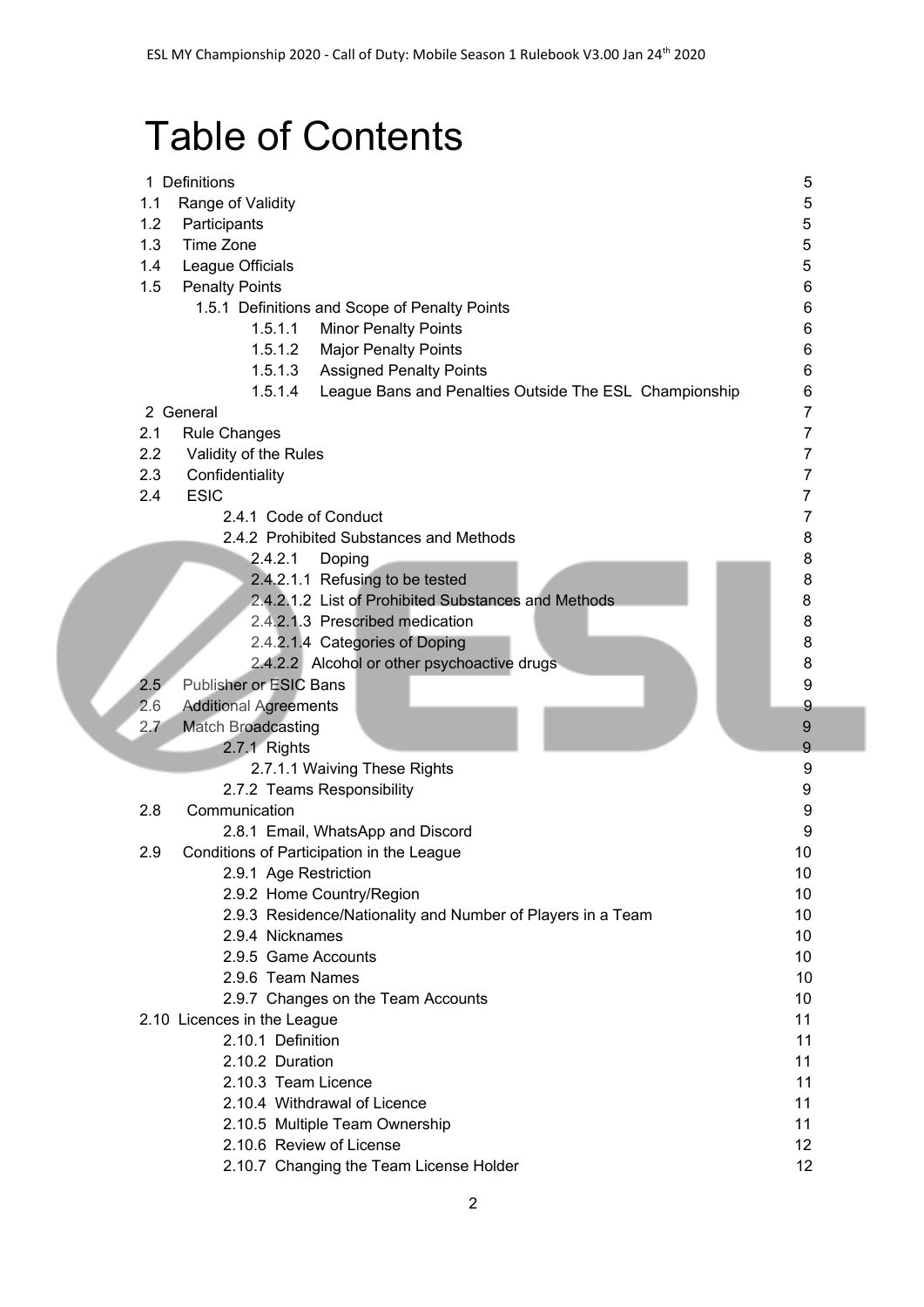|  |                                | 2.11 Player changes and Team line-ups                            | 12 |  |  |  |
|--|--------------------------------|------------------------------------------------------------------|----|--|--|--|
|  |                                | 2.11.1 Roster Lock                                               | 12 |  |  |  |
|  |                                | 2.11.2 Match Lineup                                              | 12 |  |  |  |
|  |                                | 2.12 Multiple Contracts                                          | 13 |  |  |  |
|  |                                | 2.13 Prize Money                                                 | 13 |  |  |  |
|  |                                | 2.13.1 Prize Money Distribution                                  | 13 |  |  |  |
|  |                                | 2.13.1.1 Dota 2                                                  | 13 |  |  |  |
|  |                                | 2.13.2 Prize Deductions Due to Penalty Points                    | 13 |  |  |  |
|  |                                | 2.13.3 Prize Deductions Due to Forfeits                          | 13 |  |  |  |
|  |                                | 13                                                               |    |  |  |  |
|  |                                | 13                                                               |    |  |  |  |
|  |                                | 2.13.5 Transfer of Prize Money<br>2.13.6 Eligible of Prize Money | 14 |  |  |  |
|  |                                | 2.14 Replacements                                                | 14 |  |  |  |
|  |                                | 2.14.1 Replacement Deadline                                      | 14 |  |  |  |
|  |                                | 2.15 Penalties and consequences for leaving the League           | 14 |  |  |  |
|  |                                | 2.15.1 Leaving during any stage                                  | 14 |  |  |  |
|  |                                | 2.15.2 Deletion of Matches                                       | 14 |  |  |  |
|  |                                | 2.15.3 Ban for Players                                           | 14 |  |  |  |
|  |                                | 2.16 Match Start                                                 | 14 |  |  |  |
|  |                                | 2.16.1 Punctuality                                               | 14 |  |  |  |
|  |                                | 2.16.2 Delaying the Match                                        | 14 |  |  |  |
|  |                                | 2.16.3 No show                                                   | 15 |  |  |  |
|  |                                | 2.16.3.1 Disqualification due to no shows                        | 15 |  |  |  |
|  |                                | 2.17 Match Procedures                                            | 15 |  |  |  |
|  |                                | 2.17.1 Storage and keeping of Match Media                        | 15 |  |  |  |
|  |                                | 2.17.2 Rescheduling of Matches                                   | 15 |  |  |  |
|  |                                | 2.18 Match Protests                                              | 16 |  |  |  |
|  |                                | 2.18.1 Definition                                                |    |  |  |  |
|  |                                | 16                                                               |    |  |  |  |
|  |                                | 2.18.2.1 Deadline for Match Protests                             |    |  |  |  |
|  |                                | 16                                                               |    |  |  |  |
|  |                                | 2.18.2.3 Behaviour in Match Protests                             | 16 |  |  |  |
|  | 3 League System                | 17                                                               |    |  |  |  |
|  | 3.1                            | <b>Stages</b>                                                    |    |  |  |  |
|  |                                | 3.1.1 First Stage: Open Qualifiers                               | 17 |  |  |  |
|  |                                | 3.1.2 Second Stage: Double Elimination                           | 17 |  |  |  |
|  |                                | 3.1.3 Third Stage: Offline Playoffs                              | 17 |  |  |  |
|  | <b>Tournament Dates</b><br>3.2 |                                                                  |    |  |  |  |
|  |                                | 4 Sanctions                                                      | 18 |  |  |  |
|  | 4.1                            | General                                                          | 18 |  |  |  |
|  | 4.2                            | <b>Breach of Etiquette</b>                                       | 18 |  |  |  |
|  |                                | 4.2.1 Insults                                                    | 18 |  |  |  |
|  |                                | 4.2.2 Spamming                                                   | 18 |  |  |  |
|  |                                | 4.2.3 Spamming In-game                                           | 18 |  |  |  |
|  | 4.3                            | Unsportsmanlike Behaviour                                        | 18 |  |  |  |
|  |                                | 4.3.1 Misconduct                                                 | 19 |  |  |  |
|  | 4.3.1.1<br>Faking Match media  |                                                                  |    |  |  |  |
|  |                                | <b>Extraordinary Circumstances</b><br>4.3.1.2                    | 19 |  |  |  |
|  |                                | 4.3.2 Ringer/Faker                                               | 19 |  |  |  |
|  |                                | 4.3.3 Playing with Disallowed Player                             | 19 |  |  |  |
|  |                                | 4.3.4 Misleading admins or players                               | 19 |  |  |  |
|  |                                |                                                                  |    |  |  |  |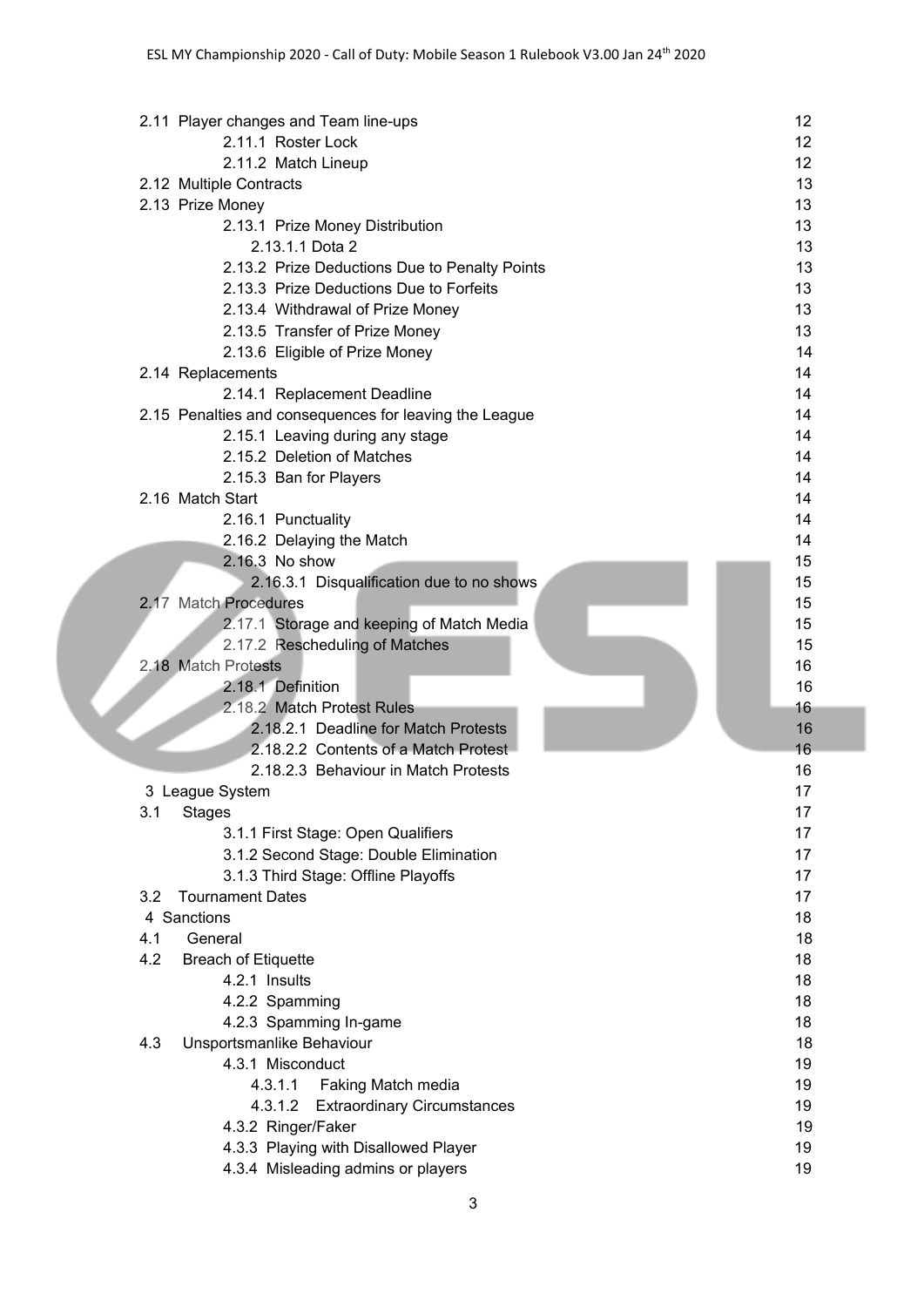| 4.3.5 Cheating                                  | 19 |
|-------------------------------------------------|----|
| 4.3.6 Betting or gambling                       | 19 |
| 5 Game Specific Rules - Call of Duty: Mobile    | 20 |
| Match Procedure<br>5.1                          | 20 |
| 5.1.1 Match Start Time                          | 20 |
| 5.1.2 Joining Game Lobby                        | 20 |
| 5.1.3 Lobby Settings                            | 20 |
| 5.1.4 Mode and Map for Stage 1: Open Qualifiers | 21 |
| 5.1.5 Map and Side Selection                    | 21 |
| 5.1.5.1 Best-Of-Three (BO3) Matches             | 21 |
| 5.1.5.2 Best-Of-Five (BO5) Matches              | 22 |
| 5.1.5.3 Best-Of-Seven (BO7) Matches             | 22 |
| 5.1.6 Display Names - Player/Team Tag           | 22 |
| 5.1.7 Disconnection                             | 23 |
| 5.1.8 Rehost                                    | 23 |
| 5.1.9 Match Etiquette                           | 23 |
| 5.1.10 Devices                                  | 23 |
|                                                 |    |

#### [Copyright](#page-23-0) Notice 24

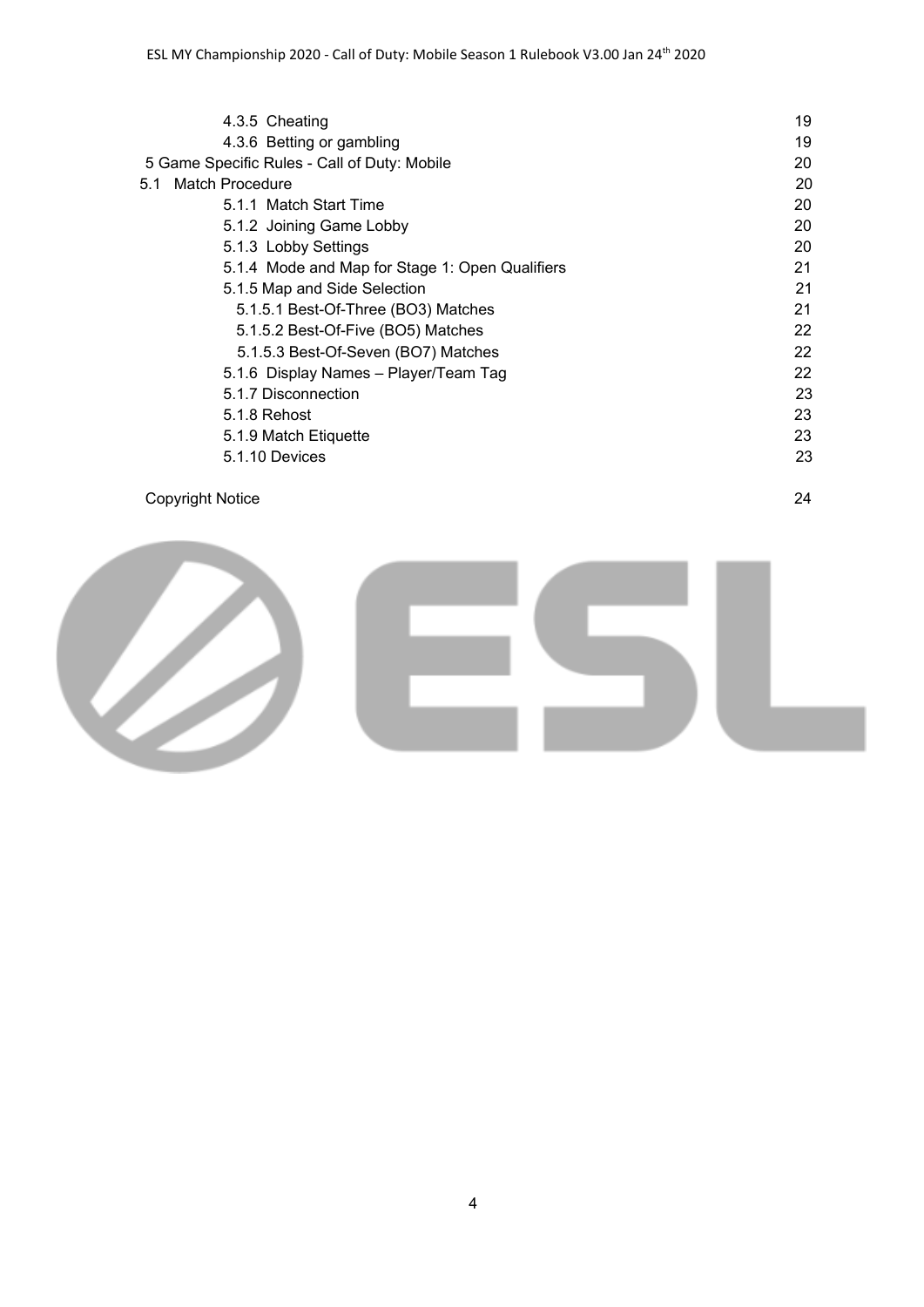# <span id="page-4-0"></span>**1 Definitions**

# <span id="page-4-1"></span>**1.1 Range of Validity**

The ESL MY Championship 2020 - Call of Duty: Mobile Season 1 (hereinafter "League") is operated by ESL SEA Pte Ltd (hereinafter "ESL SEA"). This League is a part of the ESL National Championship.

The Call of Duty®: Mobile - Garena is published by Garena Mobile Private (hereinafter "Call of Duty: Mobile").

This is the only rulebook which is valid for the League, it's participants (for the purpose of this Rulebook hereinafter "Team(s)") and all matches played within the scope of the League. With his participation, the Team and its players (hereinafter "Player(s)") state that they understand and accept all the rules specified in this Rulebook.

<span id="page-4-2"></span>Should there be differences between translations of the same rulebook the English version will be the one the rulings will be based on.

# **1.2 Participants**

A League participant is a Team or Player that is participating in the League. Any member of a Team is a participant of that Team. No Team or Player can be part of more than one organization taking part in seasons of Intel Extreme Masters, ESL One, ESL Pro League, ESL National Championships or any of those leagues' qualifiers.

# <span id="page-4-3"></span>**1.3 Time Zone**

The ESL website [\(https://play.eslgaming.com/callofduty/asia/codm/challenger/codmleague](https://play.eslgaming.com/callofduty/asia/codm/challenger/codmleague)) will display the times of matches according to the time-zone assigned to them from their Geo-IP location. Where there is not a Geo-IP location available then any official time will be given in GMT.

# <span id="page-4-4"></span>**1.4 League Officials**

Each Team can contact the League administration via support ticket on the ESL website, via email.

League Administration:

```
Anthony Bong - a.bong@eslgaming.com
c.houng@eslgaming.com
a.zikri@staff.eslgaming.com
a.safwan@staff.eslgaming.com
```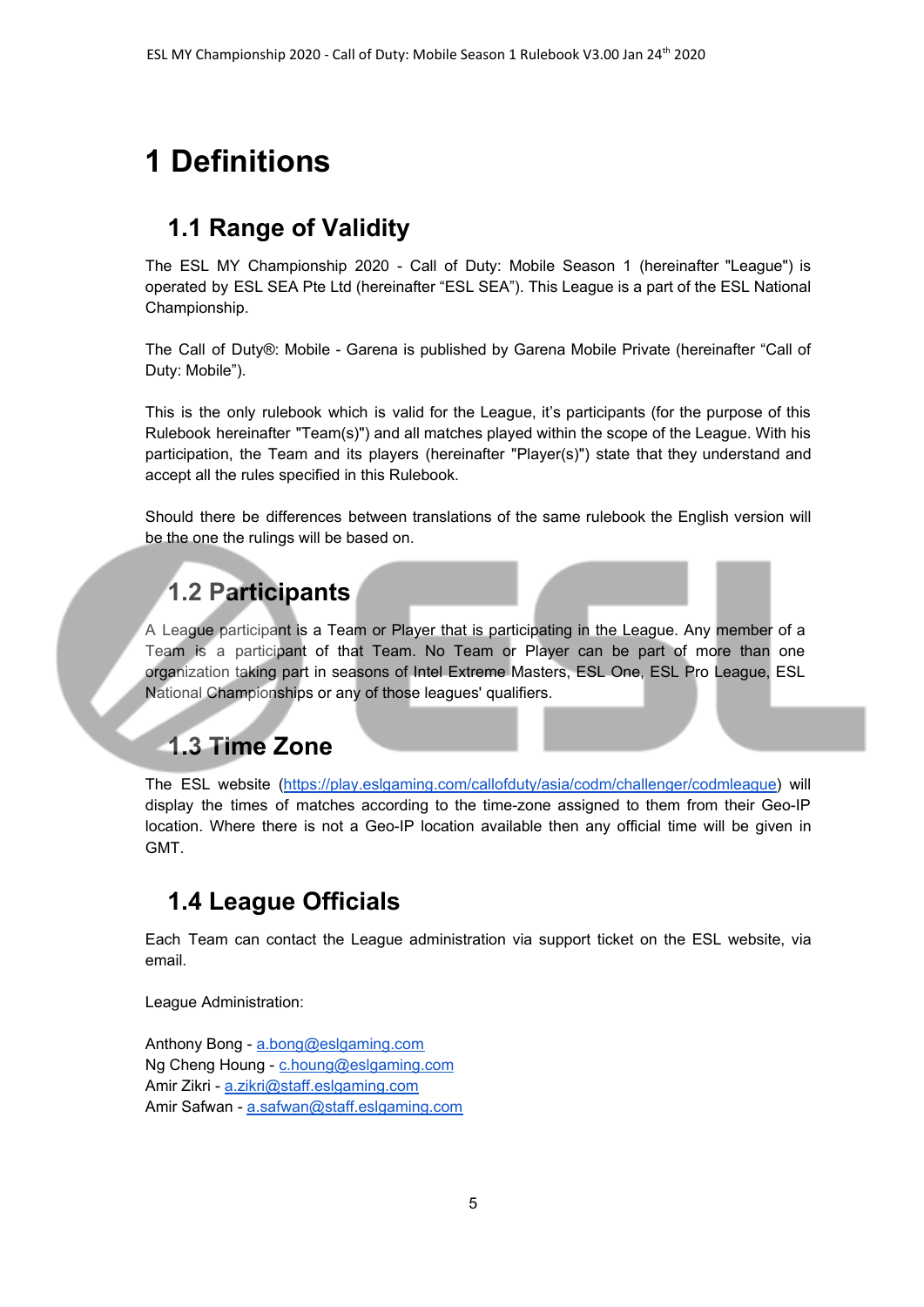# <span id="page-5-0"></span>**1.5 Penalty Points**

# **1.5.1 Definitions and Scope of Penalty Points**

<span id="page-5-2"></span><span id="page-5-1"></span>Penalty points are given for rule violations within the League, they may be either minor or major penalty points dependent on the incident in question.

#### **1.5.1.1 Minor Penalty Points**

Minor penalty points are given for minor incidents such as not uploading required match media, insufficient match statements, insufficient information on a Team account or other related material, and so on. Every minor penalty point deducts 1% (one percent) of the overall prize money received by the Team or Player in the season they are given.

#### **1.5.1.2 Major Penalty Points**

Major penalty points are given for major incidents such as deliberately deceiving admins, failing to show up for matches, repeated rule breaking, and so on. Every major penalty point deducts 10% (ten percent) of the overall prize money for that season.

#### **1.5.1.3 Assigned Penalty Points**

<span id="page-5-4"></span><span id="page-5-3"></span>Minor and major penalty points are not mutually exclusive and may be given as seen fit by the League administration.

#### **1.5.1.4 League Bans and Penalties**

League bans and penalty points gathered in any other ESL League or Tournament do not apply towards the League except when the punishment has been awarded for cheating. Some other infractions like ringing/faking or insults can also be punished, depending on the severity of the misbehaviour.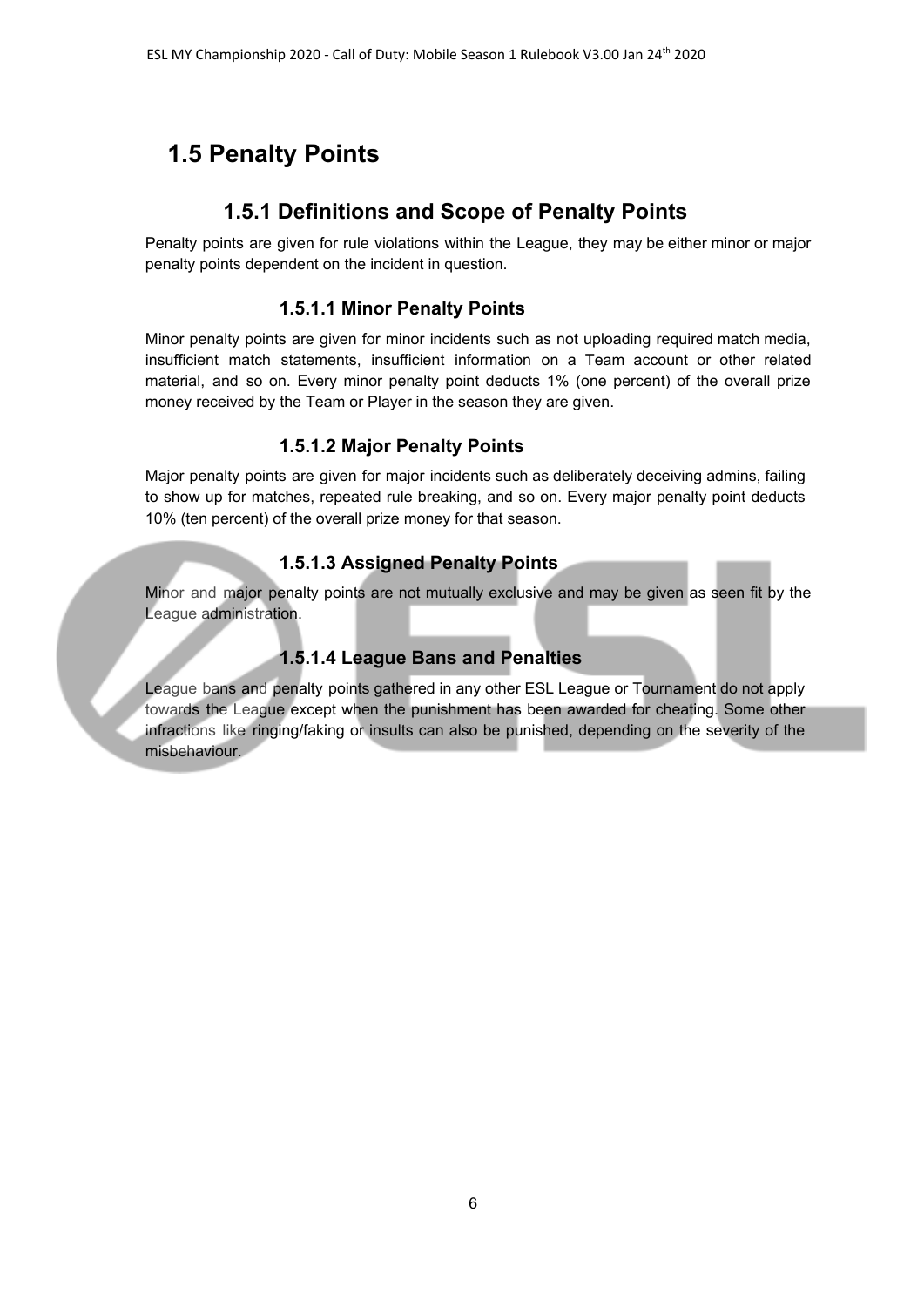# <span id="page-6-0"></span>**2 General**

# **2.1 Rule Changes**

The League administration reserves the right to amend, remove, or otherwise change the rules outlined in this Rulebook, without further notice. The League Administration also reserves the right to make judgements on cases that are not specifically supported, or detailed in this Rulebook, or to make judgments that even go against this Rulebook in extreme cases, to preserve fair play and sportsmanship.

# <span id="page-6-1"></span>**2.2 Validity of the Rules**

If any provision of the Rulebook shall be invalid or impracticable in whole or in part this shall not affect the validity of the remaining part of this Rulebook. In lieu of the invalid or impracticable provision an appropriate provision shall apply which is nearest to the intent of to what would have been the intention in keeping with the meaning and purpose of the Rulebook.

# <span id="page-6-2"></span>**2.3 Confidentiality**

The content of protests, support tickets, discussions or any other correspondence with league officials and administrators are deemed strictly confidential. The publication of such material is prohibited without prior written consent from the League Administration.

# <span id="page-6-3"></span>**2.4 ESIC**

ESL and its tournaments are part of ESIC, the Esports Integrity Coalition. That means that all rules and regulations of ESIC apply to all our tournaments, including The ESL MY Championship 2020 - Call of Duty: Mobile Season 1. You can look them up on their website at [http://www.esportsintegrity.com/.](http://www.esportsintegrity.com/)

<span id="page-6-4"></span>The following sub-paragraphs are meant to give you an impression about what things are forbidden. For complete and more detailed information, please visit the ESIC website.

# **2.4.1 Code of Conduct**

All Teams and Players agree to behave in an appropriate and respectful manner towards other Teams and Players, spectators, the press, the broadcast team, League officials, and League administration. Being a role model is an occupational hazard of being a Player or organizer and we should behave accordingly. Any sort of harassment should be reported to the above listed League administrators immediately. Harassment includes but is not limited to offensive statements or actions related to gender, gender identity and expression, age, sexual orientation, disability, physical appearance, body size, race, religion.

Also considered harassment are things like sexual images in public spaces, deliberate intimidation, stalking, following, harassing photography or recording, sustained disruption of talks or other events, inappropriate physical contact and unwelcome sexual attention.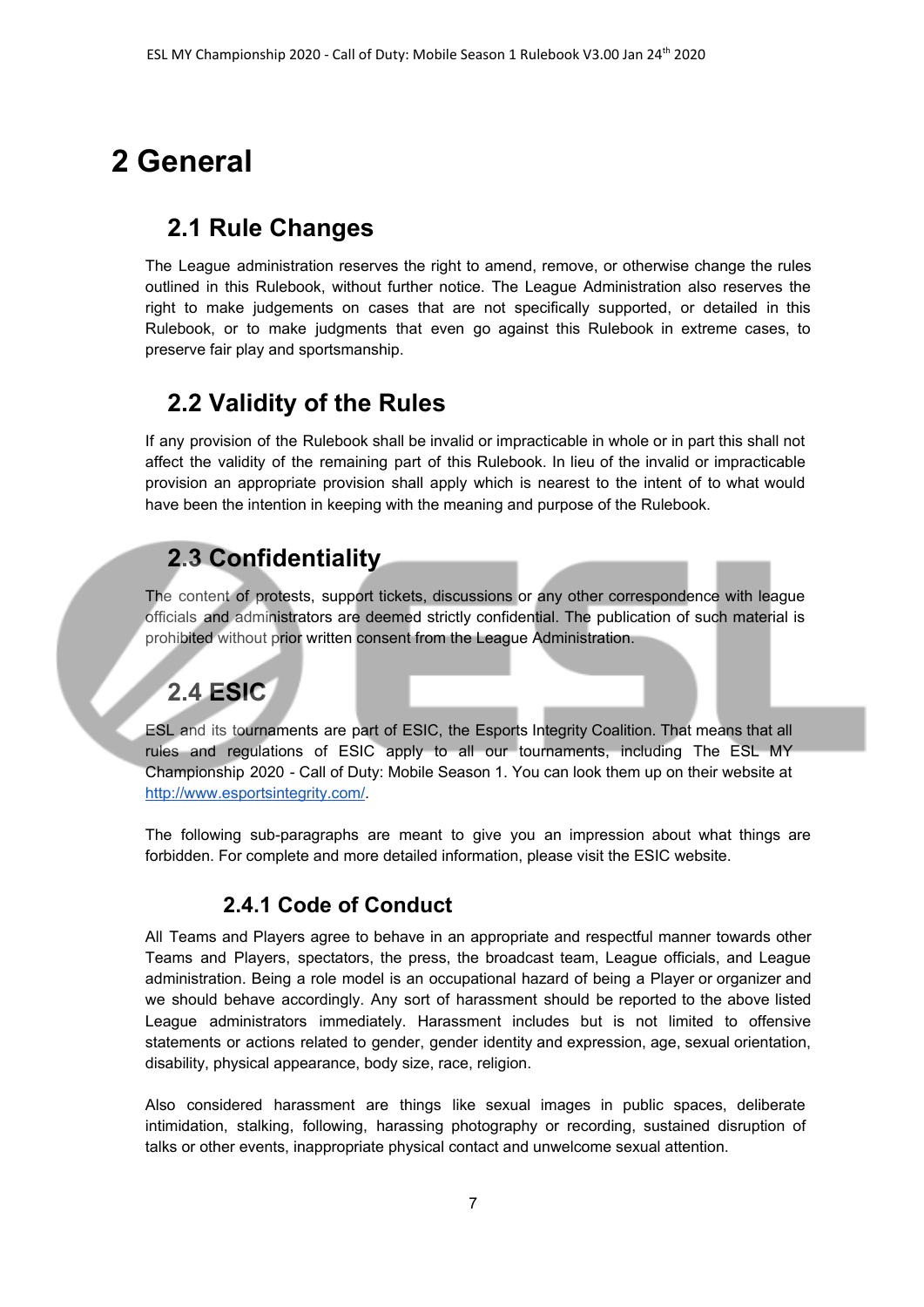<span id="page-7-0"></span>Similar restrictions apply not only to the Teams and Players, but every single person involved with or present at a stage of the League. Anyone breaking this code of conduct may be punished, including expulsion and possibly criminal prosecution.

#### **2.4.2 Prohibited Substances and Methods**

#### **2.4.2.1 Doping**

#### **2.4.2.1.1 Refusing to be tested**

<span id="page-7-3"></span><span id="page-7-2"></span><span id="page-7-1"></span>Refusing to be tested is considered doping. Punishments will be the same as for severe cases of substance abuse.

#### **2.4.2.1.2 List of Prohibited Substances and Methods**

<span id="page-7-4"></span>The List of Prohibited Substances and Methods created by the World Anti-Doping Agency (WADA) is valid for the League. The list can be found here: <http://esl.pm/prohibitedlist>

#### **2.4.2.1.3 Prescribed medication**

If Players have an active prescription for a substance on the WADA list, they must send proof to the League administration before the first day of the League (21st February 23:59 GMT). They may still be subject to a doping test, but a positive result for the prescribed substance will be disregarded.

#### **2.4.2.1.4 Categories of Doping**

<span id="page-7-5"></span>Mild cases of doping will be punished with a warning and possibly minor penalty points for the participant.

Severe cases (i.e. use of drugs containing performance enhancing substances, like Adderall) will be punished with penalty points, a ban for the Player and (a) default loss(es), as well as possibly disqualification of the Team.

Repeated cases of doping by the same Player will be punished harder, up to a lifetime ban for the Player.

Repeated cases of doping on the same Team (but by a different Player) will also be punished harder for the Team.

Repeated cases of doping by the same Player on the same Team will be punished harder for both the Team and the Player.

If a player is found guilty of a severe case of doping only after the last match of the tournament has already been over for at least 24 hours, the player will still get a ban, but the tournament results will remain in place and there are no consequences for the team. Mild cases will not be punished at all, after that time.

#### **2.4.2.2 Alcohol or other psychoactive drugs**

<span id="page-7-6"></span>To play a match, be it online or offline, under the influence of alcohol or other psychoactive drugs, even if not among the punishable substances, is strictly prohibited, and may lead to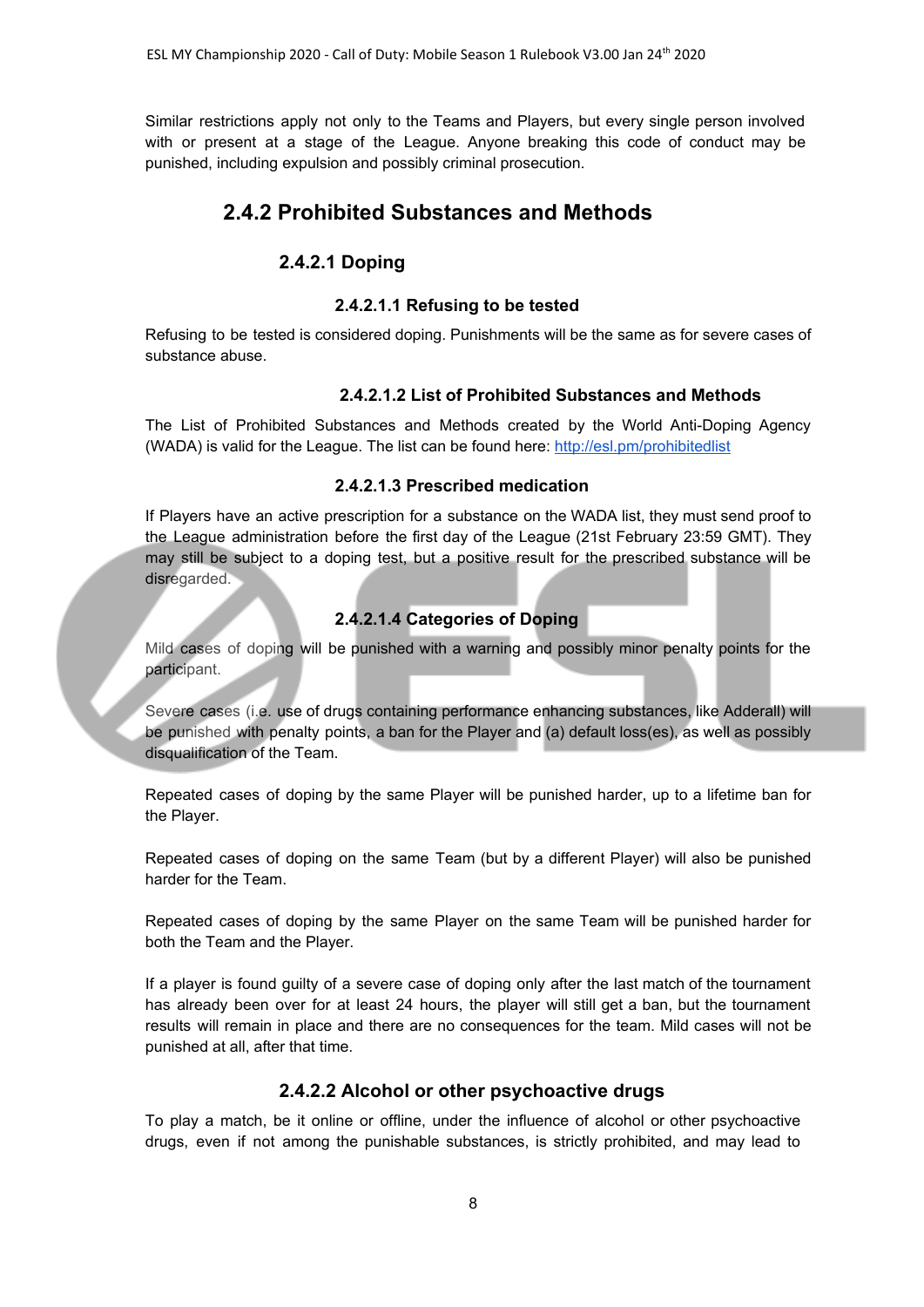<span id="page-8-0"></span>severe punishment. Moderate consumption of alcohol outside the active tournament hours for a participant is permitted if not in conflict with local/national law.

# **2.5 Publisher or ESIC Bans**

The League administration reserves the right to refuse players who have standing bans from the game publisher to take part in the League. Also, ESIC bans will be honoured and translated into ESL bans.

# **2.6 Additional Agreements**

The League administration is not responsible for any additional agreements, nor do they agree to enforce any such agreements made between individual Players or Teams. The League administration highly discourages such agreements taking place, and such agreements that are contradicting the League Rulebook are under no circumstances allowed.

# <span id="page-8-1"></span>**2.7 Match Broadcasting**

# **2.7.1 Rights**

<span id="page-8-3"></span><span id="page-8-2"></span>All broadcasting rights of the League are owned by ESL SEA. This includes but is not limited to: Video streams, TV broadcasts, shoutcast streams, replays, demos or live score bots.

#### **2.7.1.1 Waiving These Rights**

<span id="page-8-4"></span>ESL SEA has the right to grant a licence for the broadcast of one or multiple matches to a third party or the Teams themselves. In such cases the broadcasts must have been arranged with the league administration 24 hours before the start of the match.

# **2.7.2 Teams Responsibility**

Teams cannot refuse to have their matches broadcast by ESL-authorized broadcasts, nor can they choose in what manner the match will be broadcast. The broadcast can only be rejected by the league administration. The Teams agree to make sufficient accommodation so that broadcasting of matches can take place.

# <span id="page-8-5"></span>**2.8 Communication**

# **2.8.1 Email, WhatsApp and Discord**

<span id="page-8-6"></span>The main official communication method of the League is Email, WhatsApp and Discord. Once a team has successfully qualified for the league the team leader will need to provide their Email address, Whatsapp number and Discord ID to the admin. Most communication will be done on Whatsapp as the primary communication platform while Discord will be secondary, email will be used to provide tournament information. Team leaders/representatives are responsible to let their team know if there are any important announcements or updates regarding the league.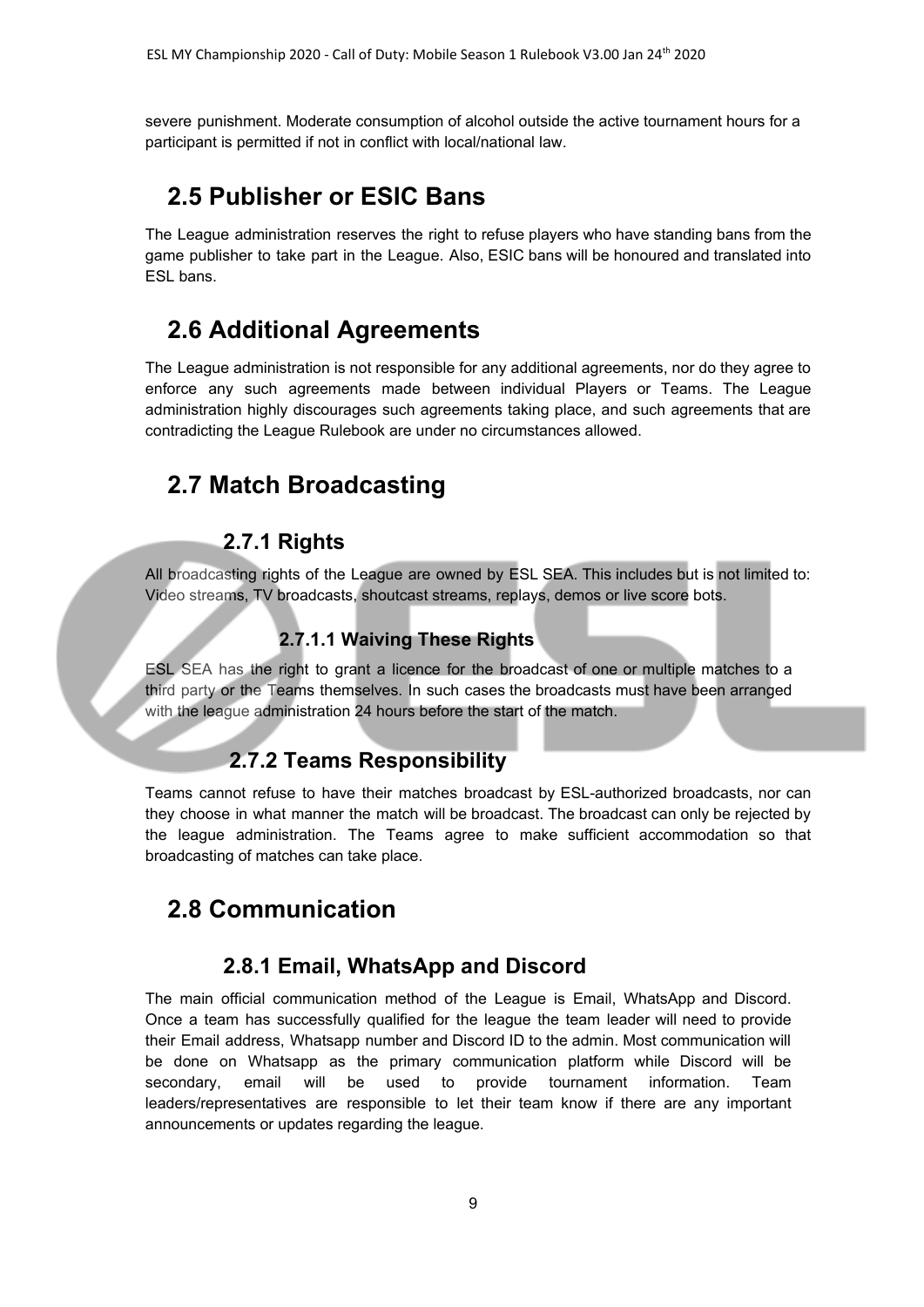# <span id="page-9-0"></span>**2.9 Conditions of Participation in the League**

<span id="page-9-1"></span>The following conditions must be met to participate in the League.

#### **2.9.1 Age Restriction**

All Players participating in the League must be at least 16 years of age. If the player is under 16 years old, and is considered a minor at the time and date of his/her participation in the League, he/she must have his/her parent or legal guardian consent and agree to the additional rulebook on his/her behalf. Consent letter can be emailed to League Administration via 1.4 League **Officials** 

## **2.9.2 Number of Players in a Team**

The Team roster can hold a maximum of five (5) Starters and one (1) Substitute.

# **2.9.3 Home Country/Region**

A Player's home country is the nation in which they reside for the majority of the period in which the League is contested. Throughout this League, a team must field at least four out of six players whose home country is Malaysia. A team can field a maximum of two out of six foreign players. However this is not compulsory and purely optional. A team can field 6 players whose home country is Malaysia if they wish not to add any foreigners into the roster.

# **2.9.3 Number of Players in a Team**

The Team roster can hold a maximum of five (5) Starters and one (1) Substitute.

#### **2.9.4 Nicknames**

<span id="page-9-2"></span>No sponsor tags are allowed in the nickname on the ESL website under any circumstances and the general ESL rules for the choice of nicknames apply.

#### **2.9.5 Game Accounts**

<span id="page-9-3"></span>Every Player must have their game account entered on their ESL member profile. This is including but not limited to: Call of Duty: Mobile.

#### **2.9.6 Team Names**

<span id="page-9-4"></span>The League Team name may not have any extensions such as "CS team". The League Team name may also not include any sponsor names of any kind. Any Team name found to be untoward will be changed, if not via request it will be done for you, without warning.

# **2.9.7 Changes on the Team Accounts**

Any changes in the Team account should be approved by the League Administration before the changes can take place. This includes but is not limited to:

Adding or removing Players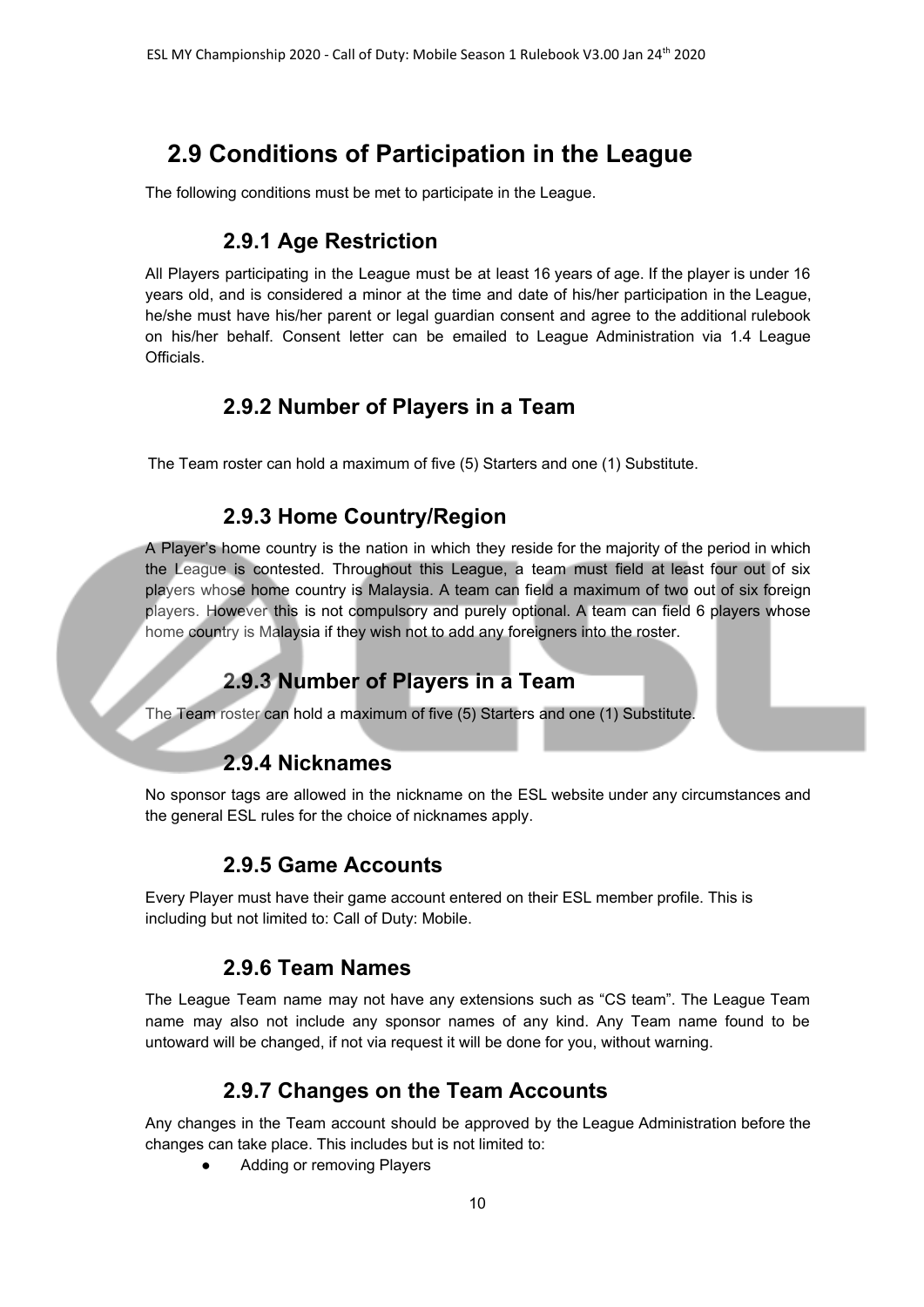- Changing the Team name
- Changing the Team logo

# <span id="page-10-0"></span>**2.10 Licences in the League**

### **2.10.1 Definition**

<span id="page-10-1"></span>Before each season, ESL awards the League Licence to the participating teams, or individuals. In this tournament, these are participants that:

Top 3 teams of ESL MY Championship 2020 - Call of Duty: Mobile Season 1 **Qualifiers** 

#### **2.10.2 Duration**

<span id="page-10-3"></span><span id="page-10-2"></span>A League Licence is valid for one season only, anyone who was entitled to a licence in season one is not automatically granted a licence in season two. Each licence will be known to the team from the administration team prior to the start of the new season.

#### **2.10.3 Team Licence**

The license in team competitions will be awarded to a legal entity (registered association/organization, Ltd company, and so on). Any legal entity is only allowed to hold one license in the same competition. No other legal entity controlled by the same person/people is allowed to hold another license. If there is no such entity existent for the team in question or the existing entity has never been reported to and accepted by the ESL MY Championship administration, a restricted license may be awarded to the actual team, where the team leader or organizer will be designated contact person for this team. This person will be responsible for keeping the team in order, and holding the ESL MY Championship team account on ESL, but in a such case the right to the license can only be sustained if the majority of the players that actively played in the last stage(s) of the ESL MY Championship or its qualifiers stay together as a team. The license holder or representative is responsible for all actions and commitments of the team. Any changes in the team license must be reported to and accepted by the ESL MY Championship administration before it can be followed through. Failure to report any changes in the license, or omitting any needed information about the team may be punished with penalty points or other sanctions. The License Holder is the entity that decides the recipient of the prize money won under its license.

#### **2.10.4 Withdrawal of Licence**

<span id="page-10-4"></span>ESL reserves the right to withdraw a league licence from any Team, if the League Administration feels that the participant in question have not behaved within the guidelines set out by the league and its governing organization. This includes but is not limited to:

- Players or team members have committed a material breach of the provisions outlined in this Rulebook
- A majority of the licence holding players leave the roster

#### **2.10.5 Multiple Team Ownership**

<span id="page-10-5"></span>The License rules of ESL National Championship are clear on the fact that each organisation and its legal entity can only acquire one license per tournament which involves it's qualifiers.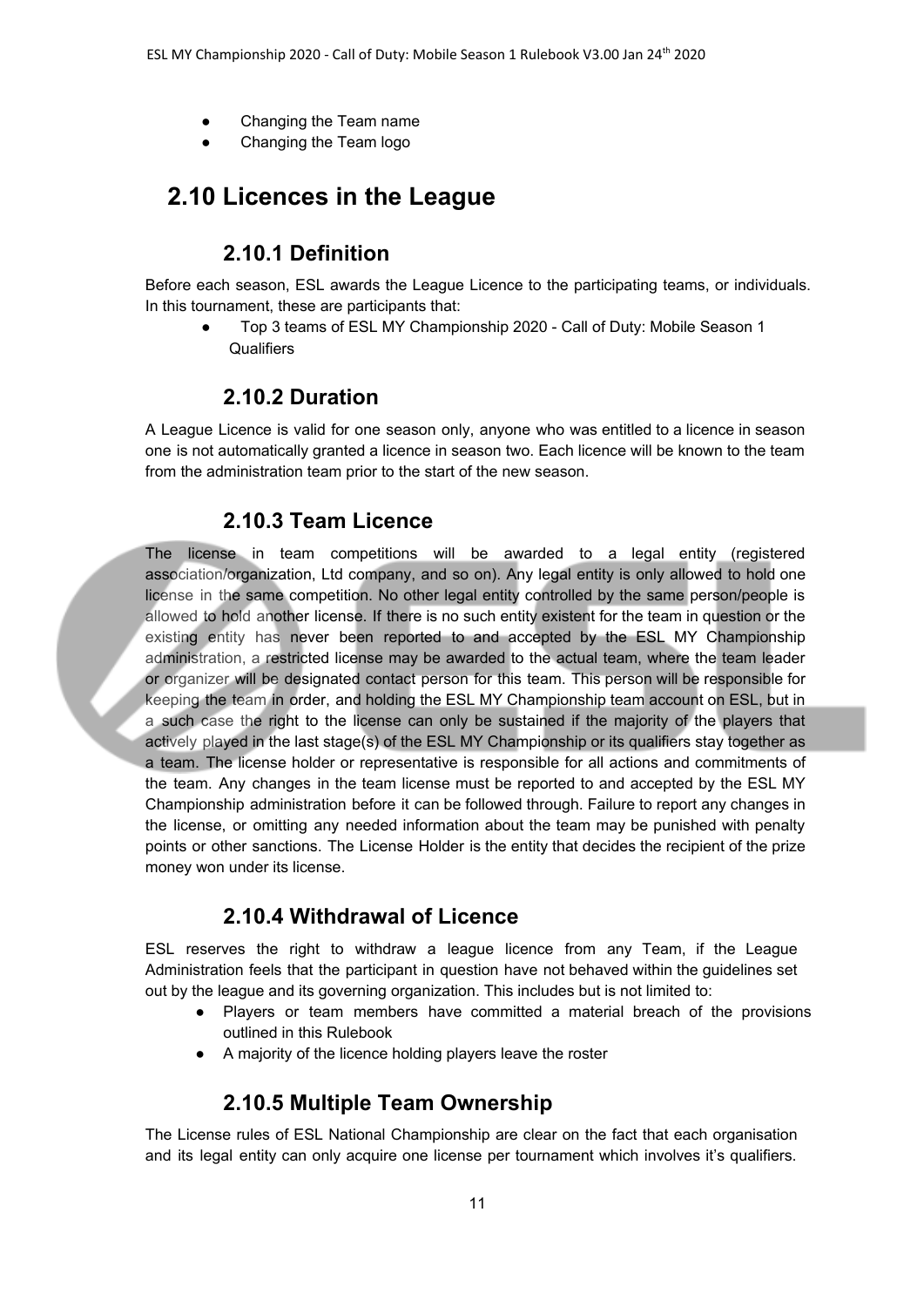Therefore it is not allowed that an organisation's academy team will participate in an ESL tournament or qualifier if…

- a) Another team of the organization has been invited to the main event.
- b) Another team of the organization has been invited to the closed qualifier.
- c) Another team of the organization has signed up for the same qualifier.

A special exception to this can only be made if the organization in question provides a written confirmation that at least four weeks ahead of the part of the competition including the main team, the academy team will either be sold or their contracts will be terminated in order for them to participate with a new organization and under a new name.

<span id="page-11-0"></span>The restriction for the academy team falls away if the invitation for the main team gets declined or is otherwise voided.

#### **2.10.6 Review of License**

<span id="page-11-1"></span>If a license holder loses over 67% of their starting lineup, ESL can review the license and possibly withdraw it, if the license-holder cannot convince ESL about his ability to continue in ESL MY Championship on a similar level of play.

#### **2.10.7 Changing the Team License Holder**

A license-holder can request a transfer of the ESL MY Championship license to another entity during a season, if there is an adequate reason for doing so. It is at the ESL MY Championship administrators' discretion whether or not the reason is deemed adequate. After the change of the license holder, the majority lineup restriction will apply for the team in question for a time span indicated by the league direction (no shorter than one ESL MY Championship event and no longer than ½ season) from the moment a new legal entity takes over the license from the old one. This restriction is meant as a protection of the players joining a new clan and to prevent clans getting a license for their own, not qualified team.

# <span id="page-11-2"></span>**2.11 Player changes and Team line-ups**

<span id="page-11-3"></span>It is required for teams to email the administration team their starting rosters 24 hours prior to the start of their match. If any changes happen after this time then they should be communicated as soon as possible, failure to do so could lead to penalties.

#### **2.11.1 Roster Lock**

24 hours prior to the first match day of the season, the team sheets for each team will lock. Now, the roster must be complete with (5) five starters (at least (3) three of whom must have played for the team that secured qualification) and up to (1) one substitute. The sub must not be registered to any other team in The ESL MY Championship as a player.

#### **2.11.2 Match Lineup**

<span id="page-11-4"></span>The lineup for each match must always fulfill the criteria of the 2.9.3 Number of Players in a Team. Lineup changes can be made at any point of the match if there is a proper reason (i.e. connection problems). The delay caused must not exceed 5 minutes and excessive changes/abuse of this rule are forbidden. Exceeding 5 minutes might result in penalty or disqualification based on the final decision of League Administration.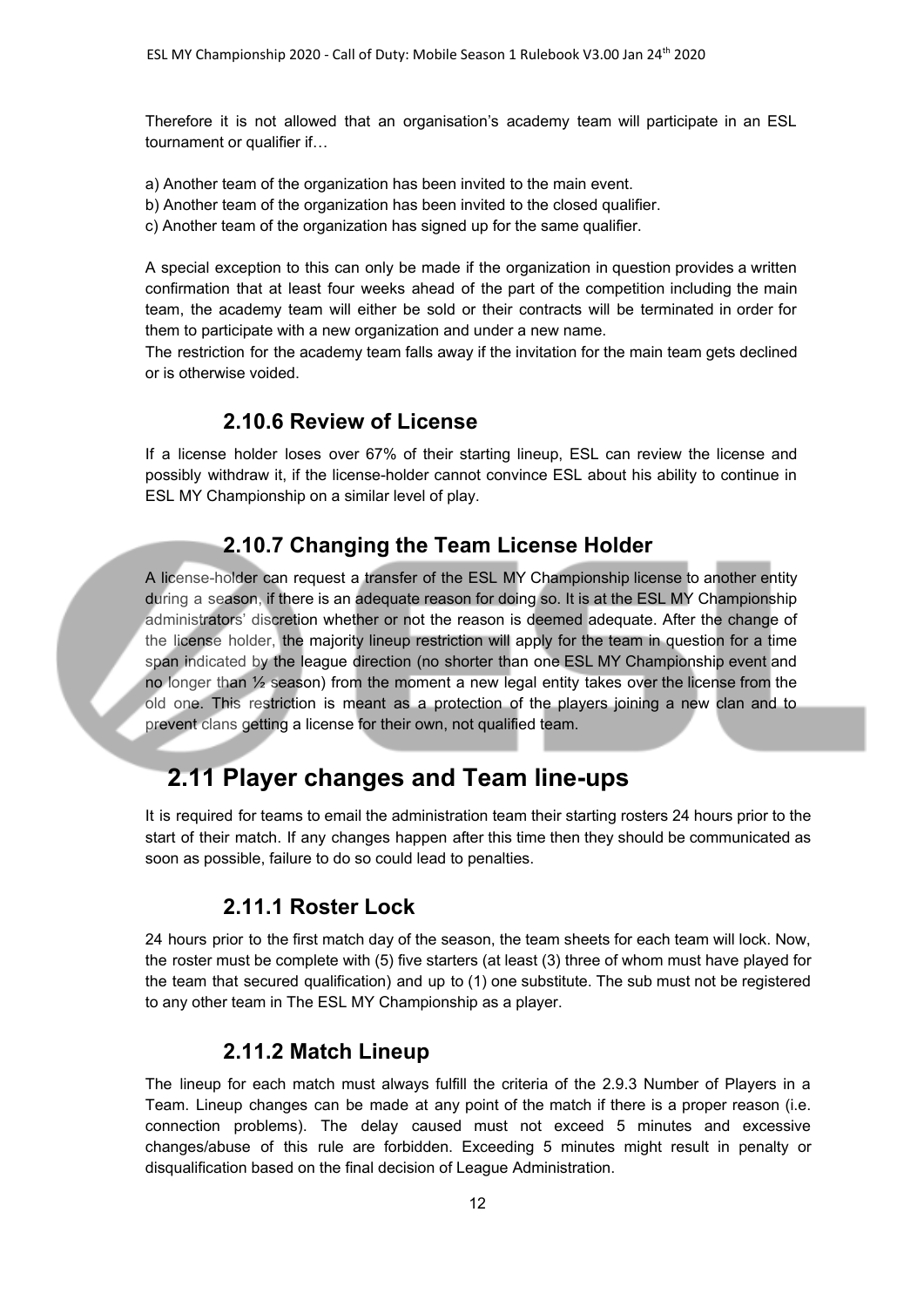# <span id="page-12-0"></span>**2.12 Multiple Contracts**

All Players in the League are strictly forbidden from having contract or agreement with two (2) or more League Teams, may it be written or oral. If such a contract or agreement is found to be in existence, ESL reserves the right to ban the player from playing any more matches until the situation has been resolved. If the situation cannot be resolved, the ESL has the right to remove the Player or Team(s) in question.

# <span id="page-12-1"></span>**2.13 Prize Money**

<span id="page-12-2"></span>All prize money will be paid out, at least 90 days after the League finals have been completed. If a Team or Player is missing the proper payment information and makes no effort to fix this, the prize money will not be paid out until this is rectified.

## <span id="page-12-3"></span>**2.13.1 Prize Money Distribution**

| Champion  | Runner-Up | <b>Third Place</b> | <b>Fourth Place</b> |
|-----------|-----------|--------------------|---------------------|
| RM 20,000 | RM 10,000 | RM 6,000           | RM 4,000            |

#### **2.13.1.1 Call of Duty: Mobile**

#### **2.13.2 Prize Deductions Due to Penalty Points**

Every penalty point that a Team or Player acquires during the season is penalized with a prize money deduction. The deductions are as follows:

For every minor penalty point a 1% overall prize money deduction will occur.

● For every major penalty point a 10% overall prize money deduction will occur.

<span id="page-12-4"></span>The deduction is calculated out of the grand total of prize money awarded to the Team or the Player at the end of the season.

#### **2.13.3 Prize Deductions Due to Forfeits**

<span id="page-12-5"></span>For each default loss a Team is awarded during the regular season, 5 minor penalty points will be assigned.

#### **2.13.4 Withdrawal of Prize Money**

If the prize money for the League has not been paid out, the League Administration reserves the right to cancel any pending payment if any infringement of the provisions set out in this Rulebook has been discovered.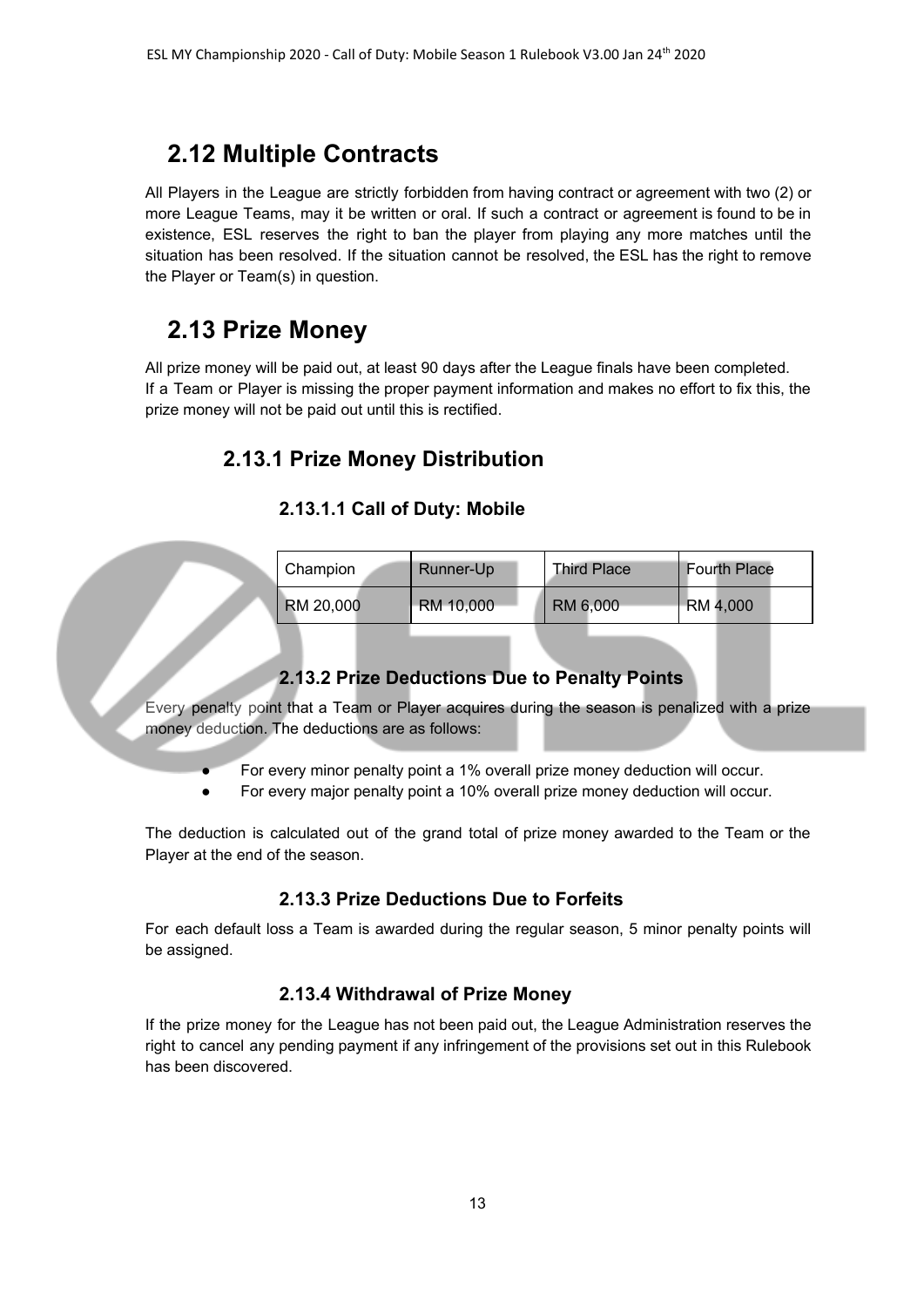#### **2.13.5 Transfer of Prize Money**

<span id="page-13-0"></span>The prize money will be sent as a bank transfer. Failure to provide sufficient information for the payments to be complete will result in payments not being made. If a Team has not collected their winnings within one year of the initial payment date the prizes are forfeited.

#### **2.13.6 Eligible of Prize Money**

<span id="page-13-2"></span><span id="page-13-1"></span>Only Teams that complete 85% of matches are eligible to receive prize money at the end of a season.

#### **2.14 Replacements**

If a Team is for any reason unable to compete further in the League, and is removed before the replacement deadline, a replacement will be called up. Replacement Teams will be considered and invited at the discretion of the League Administration.

#### **2.14.1 Replacement Deadline**

<span id="page-13-3"></span>Replacements will only be invited if the withdrawal of a team occurs prior to the third matchday of the League during the Second Stage.

# **2.15 Penalties and consequences for leaving the League**

#### **2.15.1 Leaving during any stage**

<span id="page-13-5"></span><span id="page-13-4"></span>If a Team leaves or gets disqualified from the League during an ongoing stage, the Team forfeits all prize money accumulated for the whole season.

#### **2.15.2 Deletion of Matches**

All matches involving Teams that have left a season of the League before it ended will be deleted. In playoff brackets, the most recent or the next upcoming match (depending on the situation) of the Team will be considered a default win for his opponent.

#### **2.15.3 Ban for Players**

<span id="page-13-6"></span>If a Team gets disqualified from the League during an ongoing season, all its Players get banned until the end of the season.

#### **2.16 Match Start**

#### **2.16.1 Punctuality**

<span id="page-13-7"></span>All matches in the League should start as stated on the website, no changes to the time can be requested. All Teams and Players in a match should be on the server or in the game lobby and ready to go at the latest 10 minutes before the match is to start. Each team should be ready to start the game 30 minutes prior to their official start time. If any team is not ready at this time then they are subject to penalties being applied.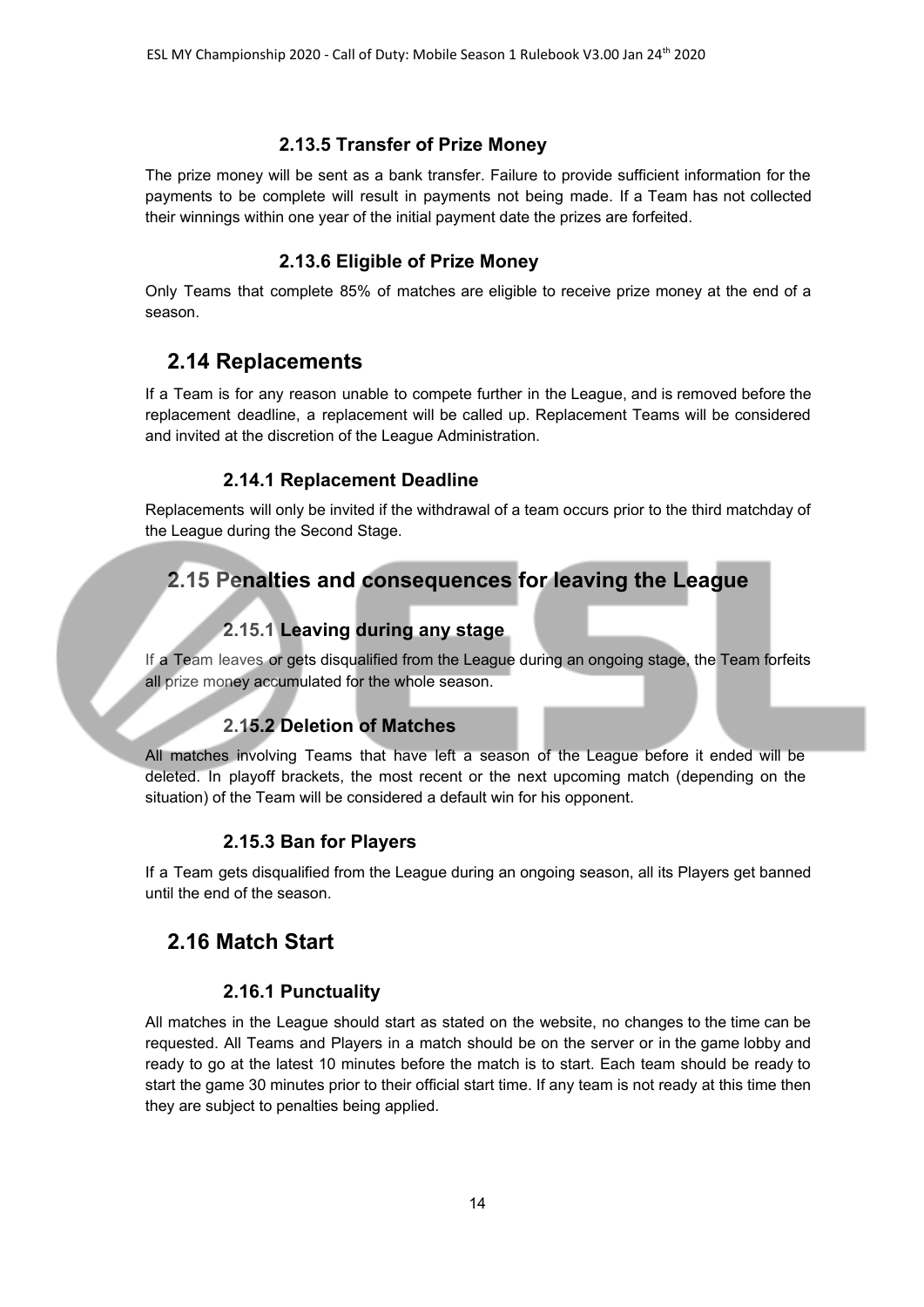#### **2.16.2 Delaying the Match**

<span id="page-14-0"></span>Match starts are absolute unless changes have been confirmed by the League Administration. Not starting a match as scheduled will result in three (3) minor penalties. For every five (5) minutes the match start is being delayed further the Team will receive additional three (3) minor penalty points. After 15 minutes, the team is considered a no show.

#### **2.16.3 No show**

<span id="page-14-1"></span>If a Team is not ready to play 15 minutes after the official match starting time, the Team will be considered as no show and will receive a default loss. For each default loss, a Team will be assigned 5 minor penalty points.

#### **2.16.3.1 Disqualification due to no shows**

<span id="page-14-3"></span><span id="page-14-2"></span>If a Team receives three forfeit losses during one season due to no shows, the Team will be disqualified from the League with all its consequences.

## **2.17 Match Procedures**

#### **2.17.1 Storage and keeping of Match Media**

All match media (screenshots / demos / replays / etc.) must be stored by the Team for a minimum of two (2) weeks after the match has ended. If there is a protest on the match, the records need to be stored by the Team for a minimum of two (2) weeks after the protest has been closed and resolved.

#### **2.17.2 Rescheduling of Matches**

<span id="page-14-5"></span><span id="page-14-4"></span>A request for rescheduling must come in at least one (1) week prior to the match in questions via email to League Administration. The email should include the reason why rescheduling is requested. It is then up to the League Administration to grant the request or deny it.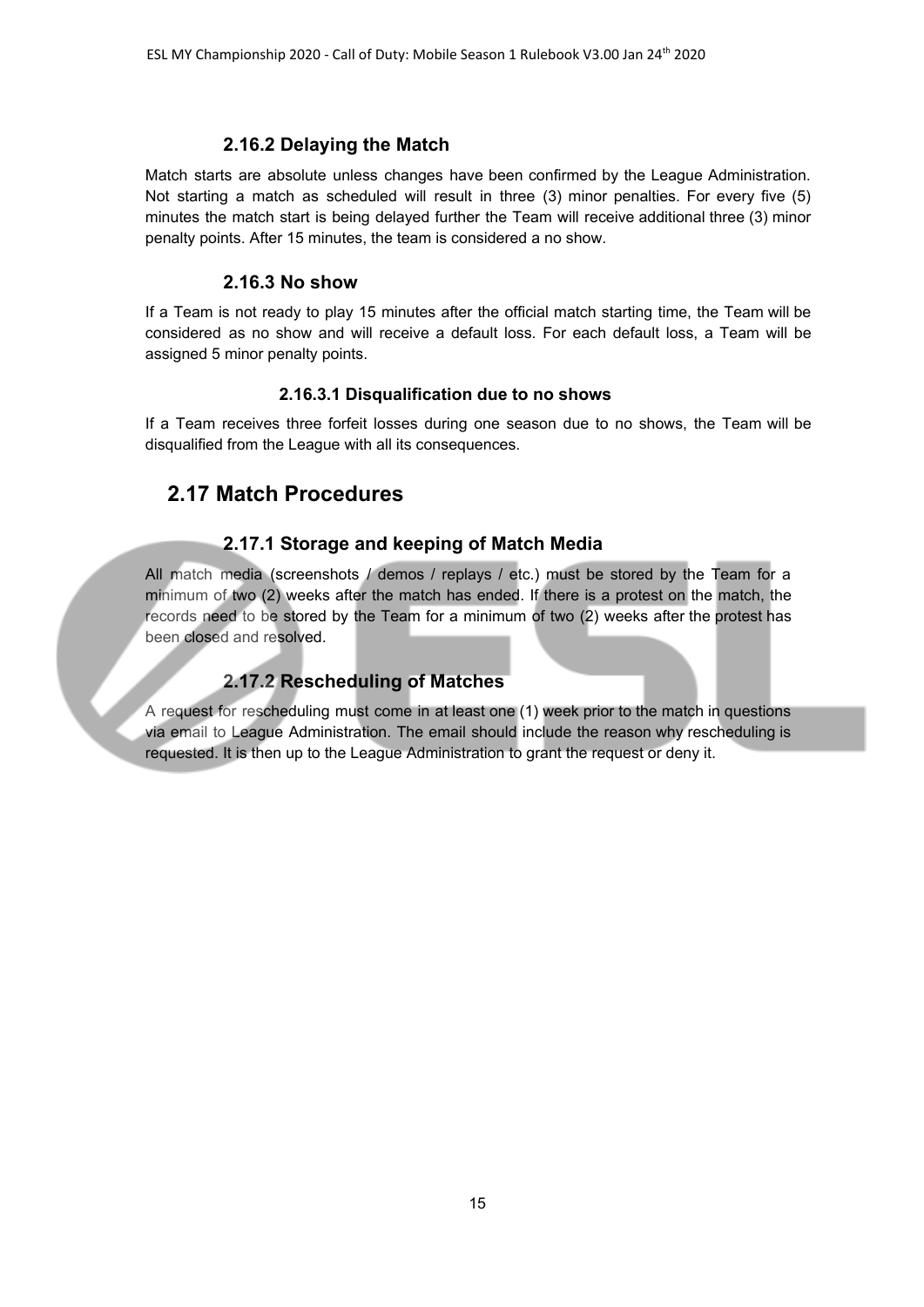# <span id="page-15-0"></span>**2.18 Match Protests**

A protest is for problems that affect the match outcome; a protest may even be filed during a match for things like incorrect server settings and other related issues. A protest is the official communication between the Teams and the League Administration.

#### **2.18.1 Definition**

A protest is for problems that affect the match outcome; a protest may even be filed during a match for things like incorrect server settings and other related issues. A protest is the official communication between the Teams and the League Administration.

#### **2.18.2 Match Protest Rules**

#### **2.18.2.1 Deadline for Match Protests**

<span id="page-15-1"></span>The latest time that Teams can issue a match protest is the earliest of the three following:

- 72 hours after the scheduled starting time of the match
- Only at offline events: The beginning of the next match for either of the two Teams (a minimum of 10 minutes must be kept between two matches by all Teams)
- Only at offline events: The end of the event day (departure of the referees)

#### **2.18.2.2 Contents of a Match Protest**

<span id="page-15-2"></span>The protest must contain detailed info about why the protest was filed, how the discrepancy came to be and when the discrepancy occurred. A protest may be declined if proper documentation is not presented. A simple "they are cheaters" is not appropriate.

#### **2.18.2.3 Behaviour in Match Protests**

<span id="page-15-3"></span>Insults and flaming are strictly prohibited in a protest, and may result in penalty points or the protest being ruled against the insulting party.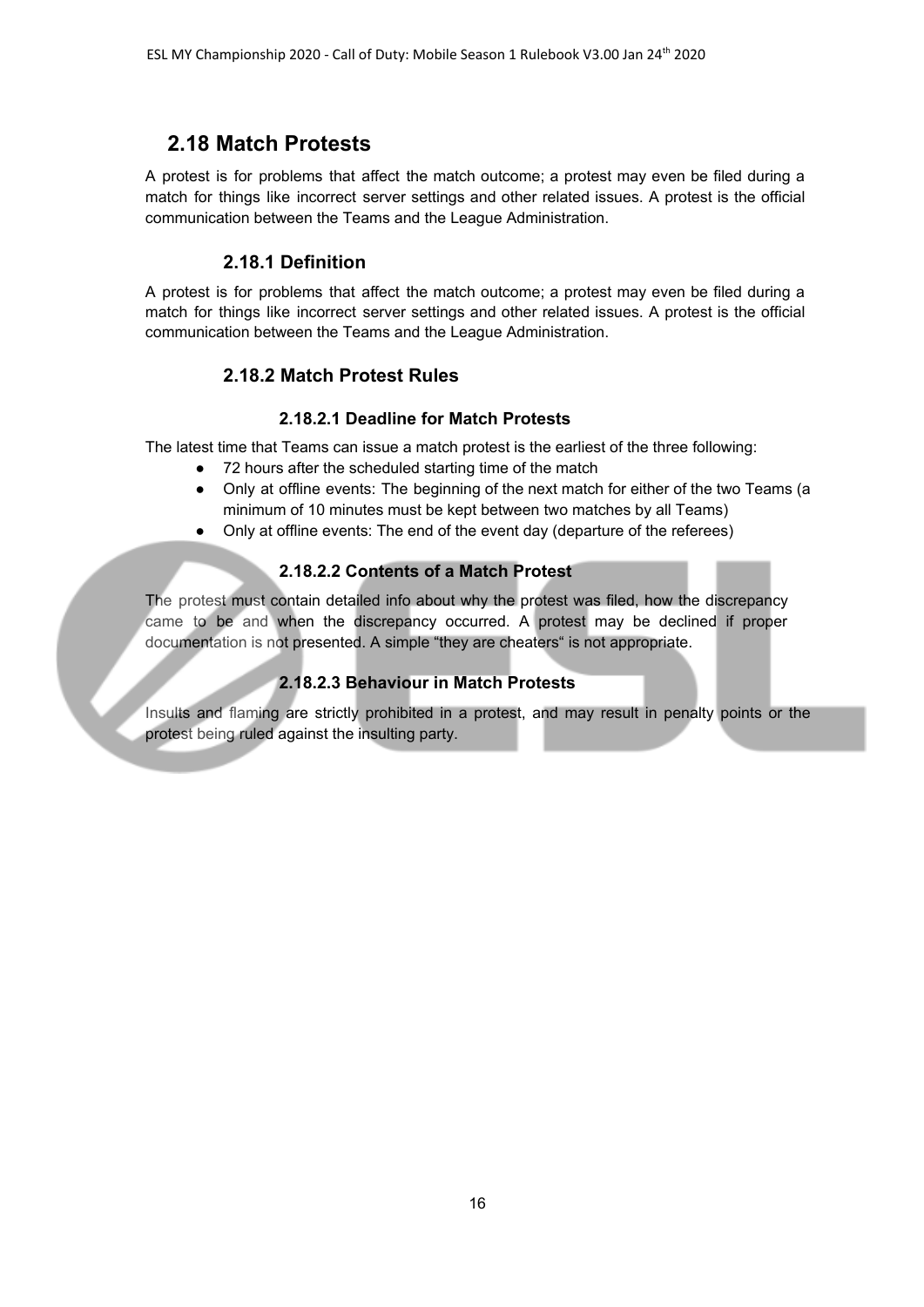# **3 League System**

# <span id="page-16-0"></span>**3.1 Stages**

- First Stage: Open Qualifiers
- Second Stage: Double Elimination
- Third Stage: Offline Playoffs

# **3.1.1 First Stage: Open Qualifiers**

<span id="page-16-1"></span>The first stage is open to everyone who fulfills the criteria 2.9 Conditions of Participation in the League.. The Open Qualifier will be held in a format of Single Elimination. Each Open Qualifier will qualify the top 8 teams to Second Stage. All matches are played online and as best-of-three (Bo3) matches.

# **3.1.2 Second Stage: Double Elimination**

<span id="page-16-2"></span>With a total of 16 teams from the First Stage, the Second Stage will be a Double Elimination format. The placement will be randomized. All matches are played online and as best-of-five (BO5) matches except for opening matches (RO16) which will be played as best-of-three (BO3) matches.

# **3.1.3 Third Stage: Offline Playoffs**

<span id="page-16-3"></span>The remaining top four (4) teams from both Upper and Lower Bracket of Second Stage will continue the Double Elimination bracket by advancing to Third Stage. With a total of eight (8) teams, all matches are played in offline setting as best-of-five (BO5) matches.

# <span id="page-16-4"></span>**3.2 Tournament Dates**

- Registration: Jan 23 to Feb 15
- First Stage: Open Qualifier 1 Feb 8
- First Stage: Open Qualifier 2 Feb 15
- Second Stage: Double Elimination Feb 22 to Mar 8
- Third Stage: Offline Playoffs Mar 21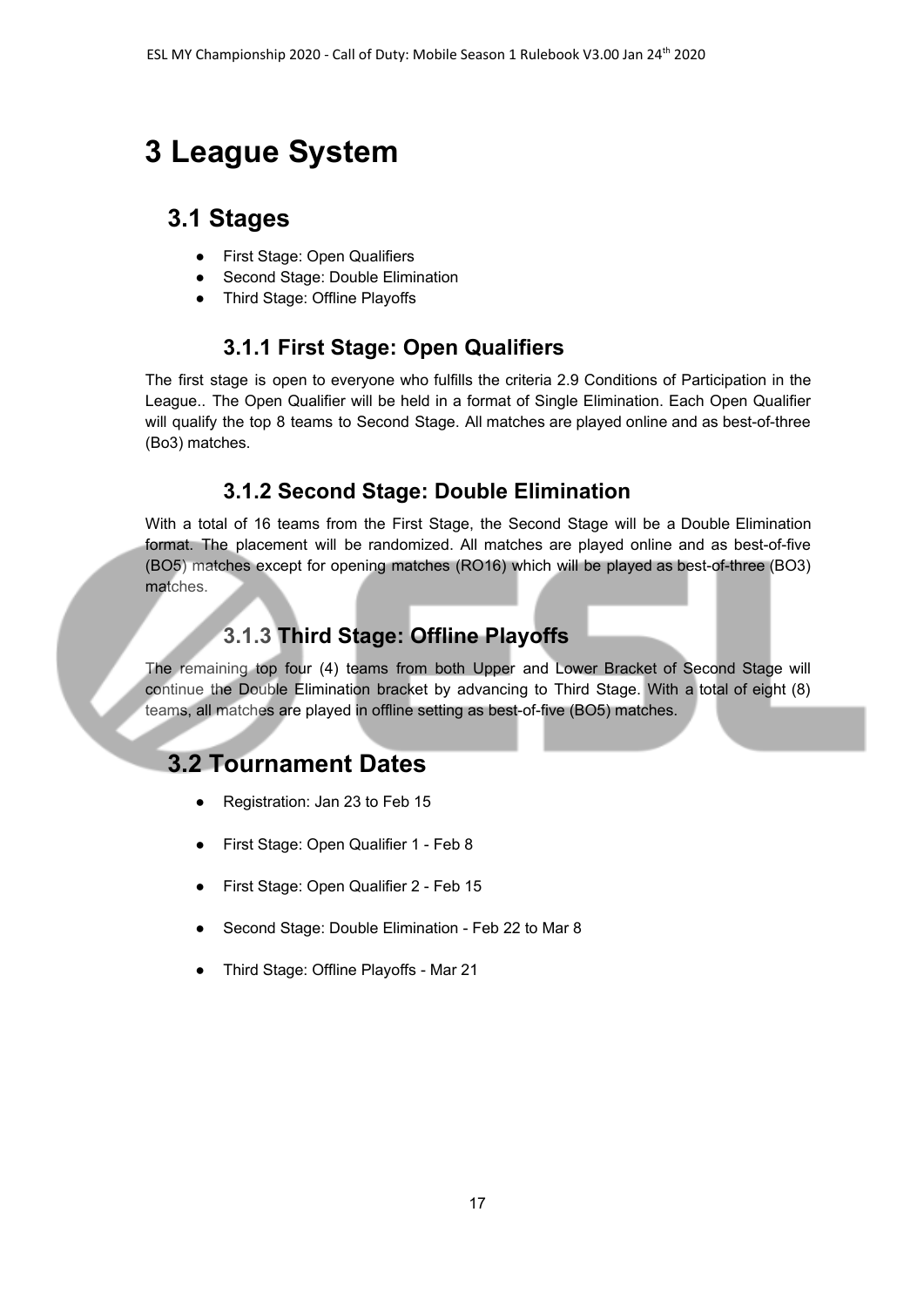# <span id="page-17-0"></span>**4 Sanctions**

# **4.1 General**

Unless otherwise stipulated in the provisions of this Rulebook, when a Player or Team has broken one or several rules set forth by the League, it will be referred towards this section for the appropriate penalty, where all general punishments are listed and catalogued.

# <span id="page-17-1"></span>**4.2 Breach of Etiquette**

For an orderly and pleasant game, it is essential that all Players have a sporting and fair attitude. Breaches of this rule will be punished with one (1) to six (6) minor penalties. The most important and most common offences are listed below. However, the League administration may assign penalties for not explicitly listed types of unsportsmanlike behaviour (e.g. harassment).

#### **4.2.1 Insults**

<span id="page-17-2"></span>All insults occurring relating to the League will be punished. This primarily applies to insults during a match but also on the ESL website (forums, match comments, Player guest books, support and protest tickets, etc.). Insults on IRC, IM programs, Social Media, email or other means of communication will be punished if the evidence is clear.

Particularly severe abuse cases with radical statements or the threat of physical violence can result in significantly heavier penalties including the exclusion or the ban of the Player from the League.

<span id="page-17-3"></span>Depending on the nature and severity of the insult the penalty will be assigned to the Team. In Team competitions Players may also be barred from playing for one or more match days.

# **4.2.2 Spamming**

The excessive posting of senseless, harassing or offensive messages is regarded as spamming in the League. Spamming on the website (forums, match comments, Player guest books, support and protest tickets, etc.) will be punished depending on the nature and severity.

# **4.2.3 Spamming In-game**

Three (3) minor penalty points will be awarded if the chat function in-game is abused towards the goal of annoying the opponent, or generally stir the flow of the play. All-Chat functions are there to communicate efficiently with the opponent and the match admins.

# <span id="page-17-4"></span>**4.3 Unsportsmanlike Behaviour**

For an orderly and pleasant game, it is essential that all Players have a sporty and fair attitude. Breaches of this rule will be punished with one (1) to six (6) minor penalties. The most important and most common offences are listed below. However, the League administration may assign penalties for not explicitly listed types of unsportsmanlike behaviour (e.g. harassment).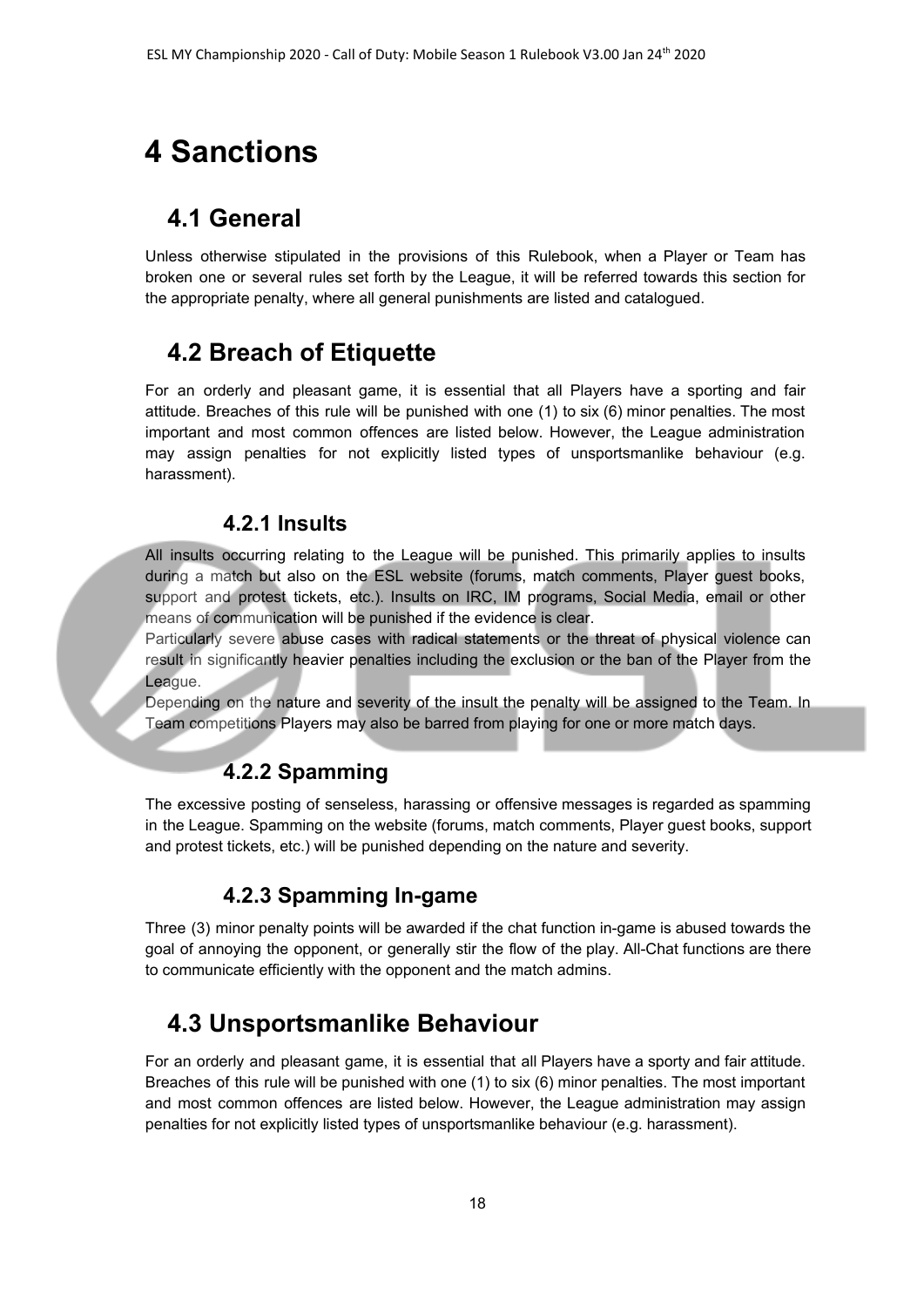### **4.3.1 Misconduct**

<span id="page-18-1"></span><span id="page-18-0"></span>The attempt to mislead admins or other Players, using false information, or in any other way deceive other Players or Teams will be punished as follows.

#### **4.3.1.1 Faking Match media**

<span id="page-18-2"></span>Faking match media may result in one (1) to four (4) minor penalty points.

#### **4.3.1.2 Extraordinary Circumstances**

<span id="page-18-3"></span>When cheating is suspected, and the match media in question has been faked, then six (6) minor penalty points will be awarded.

#### **4.3.2 Ringer/Faker**

<span id="page-18-4"></span>Any Players involved in faking or ringing a Player will be barred for two (2) matches, also, one (1) major penalty point will be awarded per incident.

## **4.3.3 Playing with Disallowed Player**

<span id="page-18-5"></span>Using a disallowed Player (i.e. a Player that is banned from the League or a Player who has been transferred to a Team under violation of the Rulebook) results in one (1) major penalty point, and the Player will be barred for two (2) more matches before he is eligible to compete.

# **4.3.4 Misleading admins or players**

<span id="page-18-6"></span>Any attempts to deceive opposing Players, admins, or anyone else related to the League may be penalized with one (1) to four (4) minor penalty points.

# **4.3.5 Cheating**

When cheating is uncovered twelve (12) penalty points will be awarded to the Player on the ESL website, and six (6) minor penalty points will be awarded to the Team of the Player. The Team will be disqualified from the current season of the League and the Player will be banned from all competitions in ESL for two (2) years.

<span id="page-18-7"></span>These are only examples, other programs or methods may be considered cheats as well.

# **4.3.6 Betting or gambling**

No Players, Team managers, staff or management of attending organizations may be involved in betting or gambling, associate with betters or gamblers, or provide anyone any information that may assist betting or gambling, either directly or indirectly, for any of the League matches or the League in general. Any betting or gambling against your own organizations matches will lead to an immediate disqualification of the organization and a minimal ban of one (1) year from all ESL competitions for all persons involved. Any other violation will be penalized at the sole discretion of the League administration.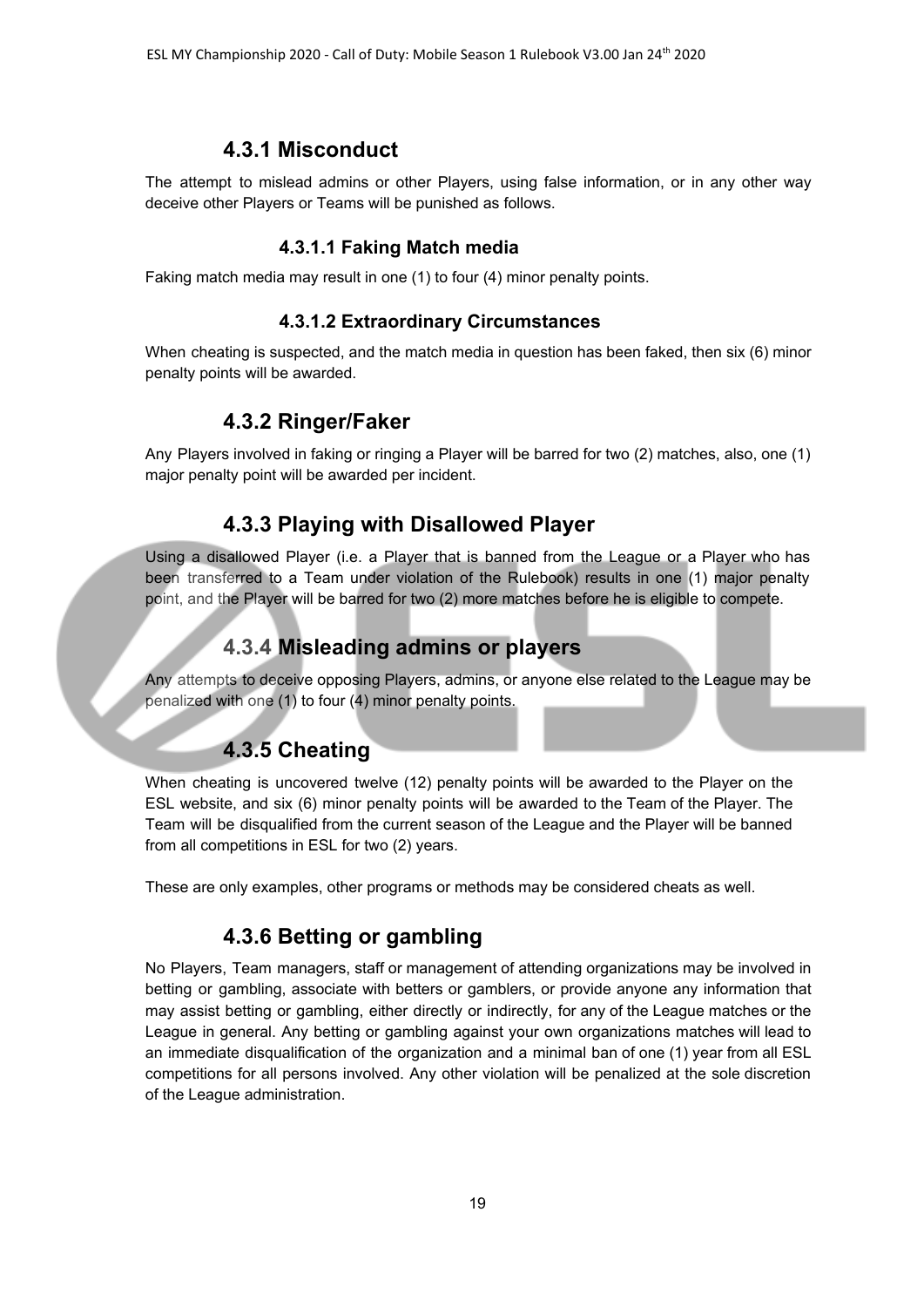# <span id="page-19-1"></span><span id="page-19-0"></span>**5 Game Specific Rules - Call of Duty: Mobile**

# <span id="page-19-2"></span>**5.1 Match Procedure**

#### **5.1.1 Match Start Time**

Each Match Start Time listed on a Competition website, email or official document, should be considered an estimate. All Participants during a Match night are expected to be online and available thirty (30) minutes prior to the start of the first scheduled Series. Whilst a succeeding Match may be scheduled at a specific time, all Match Start Times are subject to the conclusion of the Match that precedes it.

#### **5.1.2 Joining Game Lobby**

<span id="page-19-3"></span>The Spectator's name will be provided prior to the beginning of Stage 2 through 2.8 Communication Method. The team is responsible for adding Spectator as a friend in Call of Duty: Mobile. Failure to do so might result in disqualification.

All Participants are expected to join the lobby allocated by League Administration no later than 10 minutes before the informed time by League Administration. If a team does not have all five (5) players in the lobby by the scheduled time, then the following drafting limitations will be set:

- Up to 5 minutes 1 minor penalty point.
- Up to 10 minutes 2 minor penalty points.
- <span id="page-19-4"></span>15 minutes over - default loss of the game.

# **5.1.3 Lobby Settings**

- Server: MSP
- Game Mode: Search & Destroy, Domination
	- Search & Destroy
		- Round Win Limit: 10
		- Round Time Limit: 120 seconds
	- Domination
		- Round Score Limit: 75
		- Round Time Limit: 300 seconds
- Map Pool: Crossfire, Standoff, Crash, Firing Range, Summit, Scrapyard, Takeoff, Raid
- Scorestreak: Care Package is not allowed to be used
- Operator Skills: All allowed
- **Banned list:** 
	- a. SMRS (bazooka)
	- b. Tactical scope for all sniper rifles
	- c. All emotes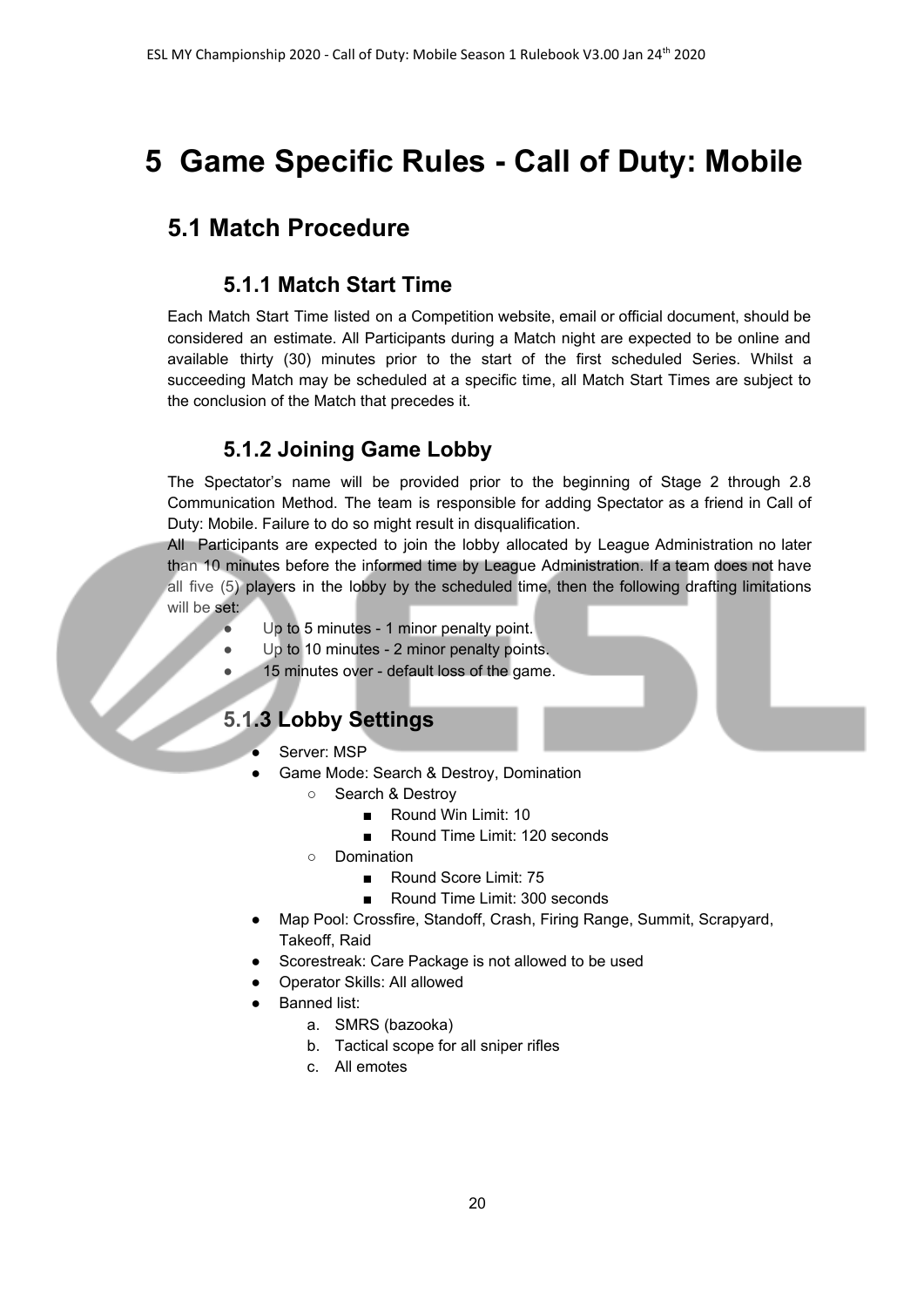# **5.1.4 Mode and Map for Stage 1: Open Qualifiers**

<span id="page-20-0"></span>On Stage 1, In a Best-Of-Three (BO3) matches, the mode and map to be played are fixed as below:

#### **Match 1:**

Mode: Search & Destroy Map: Crash Side Selection: Team with higher seed gets to choose Blue Team or Red Team **Match 2:** Mode: Domination Map: Standoff Side selection: Swap side with Winner of Side Selection in Match 1 **Match 3:** Mode: Search & Destroy Map: Firing Range Side selection: Swap side with Winner of Side Selection in Match 2

# **5.1.5 Map and Side Selection**

<span id="page-20-2"></span><span id="page-20-1"></span>Map and side selection are only applicable to Stage 2 & 3.

#### **5.1.5.1 Best-Of-Three (BO3) matches**

Coin toss will be done, the winner gets to choose to act as Team A or Team B. **Match 1&3:**

Team A vetoes one Search and Destroy Map.

Team B vetoes one Search and Destroy Map.

Team A chooses which remaining Search and Destroy Map will be played Game 1.

Team B chooses which side they will start on Game 1.

Team B chooses which remaining Search and Destroy Map will be played Game 3.

Team A chooses which side they will start on Game 3.

#### **Match 2:**

Team B vetoes one Domination Map.

Team A vetoes one Domination Map.

Team B chooses which remaining Domination Map will be played Game 2.

Team A chooses which side they will start on Game 2.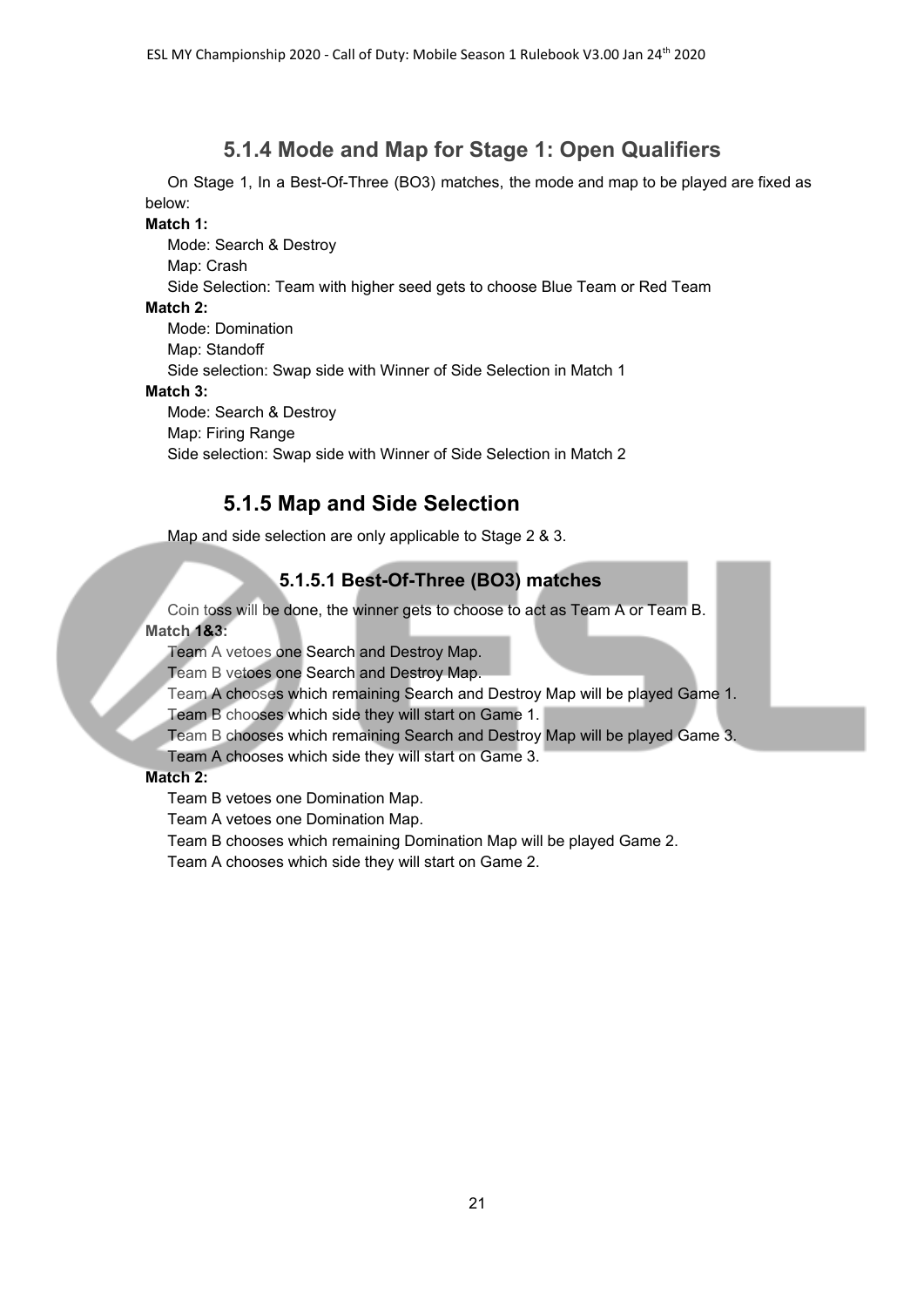#### **5.1.5.2 Best-Of-Five (BO5) matches**

<span id="page-21-0"></span>Coin toss will be done, the winner gets to choose to act as Team A or Team B. **Match 1,3&5:**

Team A vetoes one Search and Destroy Map.

Team B vetoes one Search and Destroy Map.

Team A chooses which remaining Search and Destroy Map will be played Game 1. Team B chooses which side they will start on Game 1.

Team B chooses which remaining Search and Destroy Map will be played Game 3. Team A chooses which side they will start on Game 3.

Team A chooses which remaining Search and Destroy Map will be played Game 5. Team B chooses which side they will start on Game 5.

#### **Match 2&4:**

Team B vetoes one Domination Map.

Team A vetoes one DominationMap.

Team B chooses which remaining Domination Map will be played Game 2.

Team A chooses which sides they will start on Game 2.

Team A chooses which remaining Domination Map will be played Game 4.

Team B chooses which side they will start on Game 4.

#### **5.1.5.3 Best-Of-Seven (BO7) matches**

#### <span id="page-21-1"></span>**Match 1,3,5&7:**

Team A vetoes one Search and Destroy Map.

Team B vetoes one Search and Destroy Map.

Team A chooses which remaining Search and Destroy Map will be played Game 1.

Team B chooses which side they will start on Game 1.

Team B chooses which remaining Search and Destroy Map will be played Game 3.

Team A chooses which side they will start on Game 3.

Team A chooses which remaining Search and Destroy Map will be played Game 5. Team B chooses which side they will start on Game 5.

On Game 7, Coin Toss will be done and all maps will be reset. The winner of the coin toss gets to choose to pick map or side first.

#### **Match 2,4&6:**

Team B vetoes one Domination Map.

Team A vetoes one Domination Map.

Team B chooses which remaining Domination Map will be played Game 2.

Team A chooses which side they will start on Game 2.

Team A chooses which remaining Domination Map will be played Game 4.

Team B chooses which side they will start on Game 4.

Team B chooses which remaining Domination Map will be played Game 6.

<span id="page-21-2"></span>Team A chooses which side they will start on Game 6.

#### **5.1.6 Display Names – Player/Team Tag**

All Participants are responsible for setting up and displaying the correct team name for the in-game client. Player in-game alias and team tag must be set as per registered and applied for all matches. Failure to adhere to this rule will result in the assignment of one (1) minor penalty point.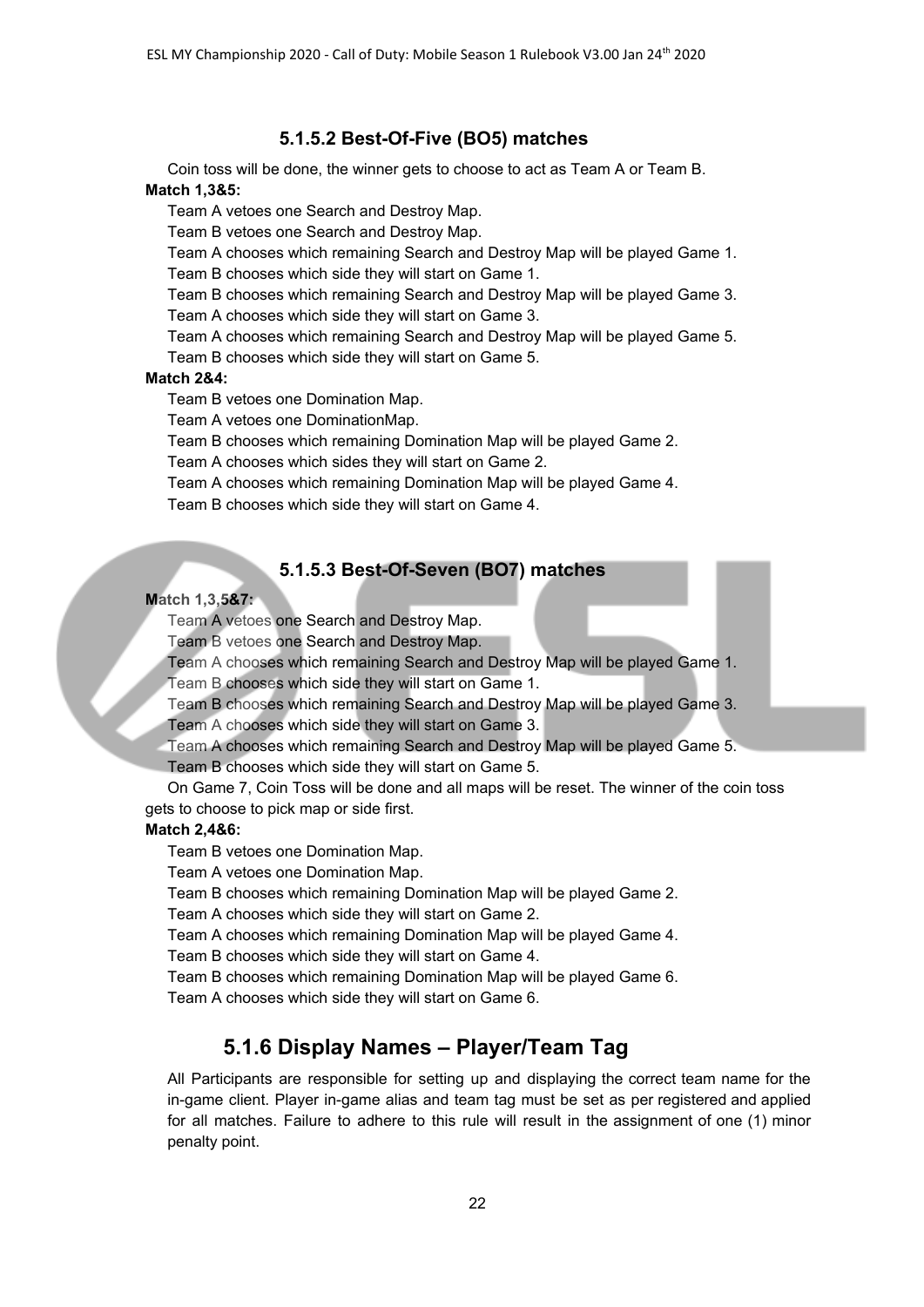# **5.1.7 Disconnection**

<span id="page-22-0"></span>Players will be responsible for their own internet connection during Stage 1 and Stage 2. The League Administration will not hold any responsibility towards the connection issues of players.

### **5.1.8 Rehost**

<span id="page-22-1"></span>Each team can receive up to 1 rehost per match maximum.

Rehost rules are specified below, including the conditions in which they will be allowed:

- One or more players are not connected during pre-match
- Game mechanics are not working as intended (shooting, reloading, moving, equipment, etc) up to the first 30 seconds of the action phase, no damage taken by anyone.
- Spectator issue rehost up to the first 30 seconds of the action phase, no damage taken by anyone.

# **5.1.9 Match Etiquette**

<span id="page-22-2"></span>Matches are to be started in a timely manner. Administration reserves the right to forfeit teams responsible for intentionally delaying the start of a match by more than fifteen (15) minutes after the scheduled start time.

The in-game chat (all chat) must only be used for Game related discussion. Any form of harassment via the in-game chat is heavily restricted. Disconnection during the pre-match can be informed to the opponent if necessary.

# **5.1.10 Devices**

<span id="page-22-3"></span>During Stage 1 and 2, players must use their own mobile devices. Playing with any kind of emulator is strictly forbidden and will result in disqualification.

On Stage 3, ESL will provide the mobile devices which have to be used by all players during the tournaments of Playoffs. Using your own device isn't allowed.